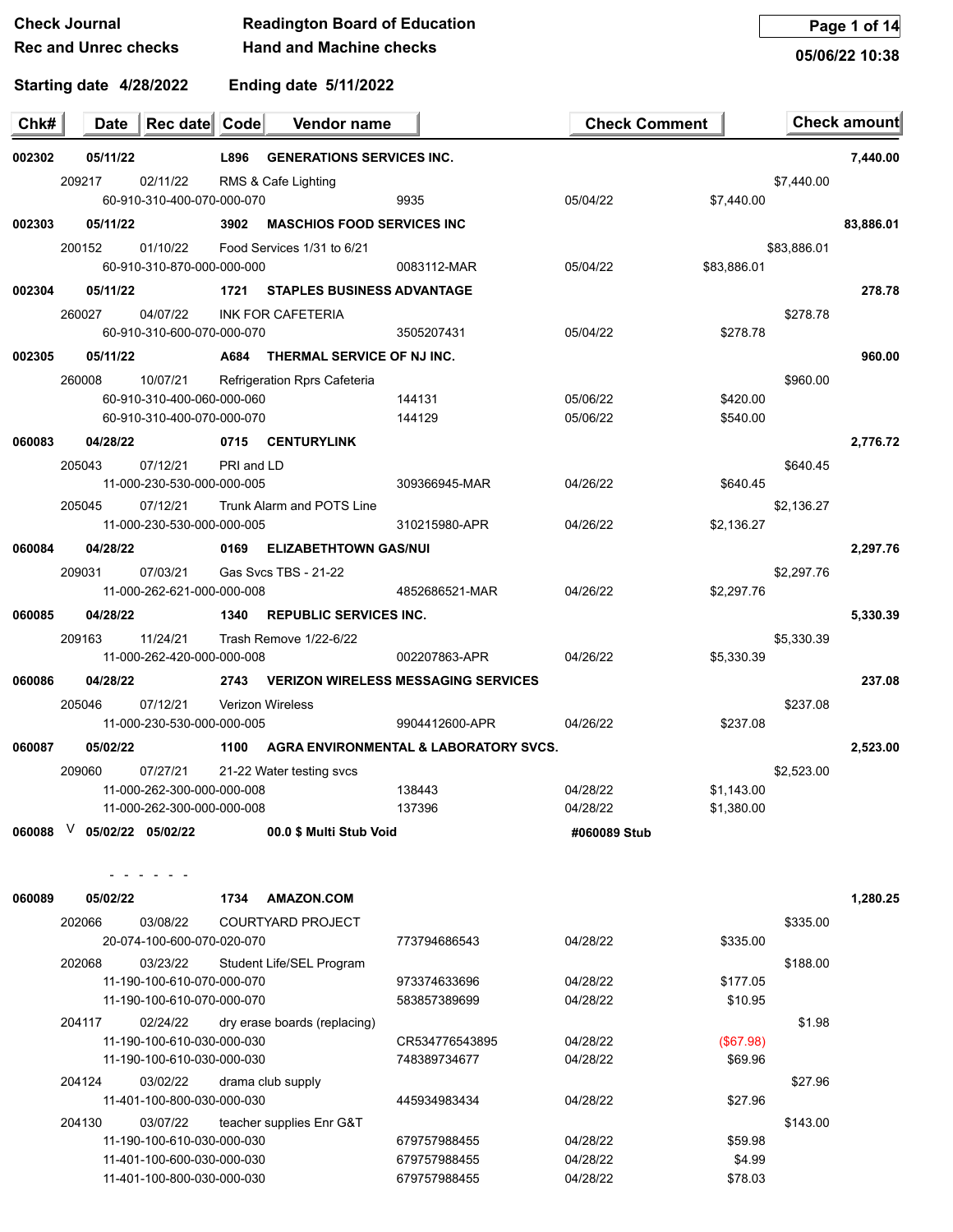## **Check Journal Readington Board of Education**

# **Hand and Machine checks**

**Page 2 of 14**

**05/06/22 10:38**

### **Starting date 4/28/2022**

**Rec and Unrec checks**

**Ending date 5/11/2022**

| Chk#   | <b>Date</b> | Rec date Code                                            |                    | Vendor name                          |                    | <b>Check Comment</b> |                            |              | <b>Check amount</b> |
|--------|-------------|----------------------------------------------------------|--------------------|--------------------------------------|--------------------|----------------------|----------------------------|--------------|---------------------|
| 060089 | 05/02/22    |                                                          | 1734               | <b>AMAZON.COM</b>                    |                    |                      |                            |              | 1,280.25            |
|        | 206213      | 12/03/21                                                 |                    | Supplies (VanEck)                    |                    |                      |                            | \$18.80      |                     |
|        |             | 20-250-100-600-000-000-006                               |                    |                                      | 74344989436        | 04/28/22             | \$18.80                    |              |                     |
|        | 206272      | 03/02/22                                                 | PS (Robb)          |                                      |                    |                      |                            | \$46.99      |                     |
|        |             | 20-224-100-600-000-000-006                               |                    |                                      | 855985734566       | 04/28/22             | \$46.99                    |              |                     |
|        | 206283      | 03/10/22<br>20-223-100-600-000-000-006                   | <b>PS Supplies</b> |                                      | 466338956449       | 04/28/22             | \$210.97                   | \$226.95     |                     |
|        |             | 20-223-100-600-000-000-006                               |                    |                                      | 694883359698       | 04/28/22             | \$15.98                    |              |                     |
|        | 206291      | 03/17/22                                                 | Supplies           |                                      |                    |                      |                            | \$47.72      |                     |
|        |             | 20-223-100-600-000-000-006                               |                    |                                      | 596449853448       | 04/28/22             | \$47.72                    |              |                     |
|        | 206296      | 03/18/22                                                 | Supplies           |                                      |                    |                      |                            | \$129.95     |                     |
|        |             | 20-223-100-600-000-000-006                               |                    |                                      | 963473363696       | 04/28/22             | \$129.95                   |              |                     |
|        | 206298      | 03/22/22                                                 |                    | PS supplies (Canonico)               |                    |                      |                            | \$46.99      |                     |
|        |             | 20-223-100-600-000-000-006                               |                    |                                      | 896446864794       | 04/28/22             | \$46.99                    |              |                     |
|        | 208156      | 03/10/22                                                 |                    | Professional Text - AT               |                    |                      |                            | \$29.94      |                     |
|        |             | 20-231-100-600-000-000-002                               |                    |                                      | 886433636834       | 04/28/22             | \$29.94                    |              |                     |
|        | 208173      | 03/16/22                                                 |                    | Math Manipulatives - C. Ogden        |                    |                      |                            | \$36.97      |                     |
|        |             | 11-190-100-610-000-000-002                               |                    |                                      | 785866485649       | 04/28/22             | \$15.98                    |              |                     |
|        |             | 11-190-100-610-000-000-002                               |                    |                                      | 778536885434       | 04/28/22             | \$20.99                    |              |                     |
| 060090 | 05/02/22    |                                                          | 2412               | <b>APPLE</b>                         |                    |                      |                            |              | 5,880.00            |
|        | 205085      | 02/15/22                                                 |                    | iPads - Kindergarten                 |                    |                      |                            | \$5,880.00   |                     |
|        |             | 11-190-100-610-060-000-005                               |                    |                                      | AH36086788         | 04/28/22             | \$2,940.00                 |              |                     |
|        |             | 11-190-100-610-070-000-005                               |                    |                                      | AH36086788         | 04/28/22             | \$2,940.00                 |              |                     |
| 060091 | 05/02/22    |                                                          | 0604               | <b>BIO SHINE, INC</b>                |                    |                      |                            |              | 1,140.72            |
|        | 209156      | 11/11/21                                                 |                    | floor machine batteries-whs          |                    |                      |                            | \$1,140.72   |                     |
|        |             | 11-000-262-600-000-000-008                               |                    |                                      | 3272916            | 04/28/22             | \$1,140.72                 |              |                     |
| 060092 | 05/02/22    |                                                          | 0018               | <b>BRANCHBURG BOARD OF EDUCATION</b> |                    |                      |                            |              | 10,416.30           |
|        | 207024      | 08/15/21                                                 |                    | <b>BRANCHBURG BOE</b>                |                    |                      |                            | \$2,558.34   |                     |
|        |             | 11-000-270-390-000-000-007                               |                    |                                      | <b>MAY GARAGE</b>  | 04/28/22             | \$2,558.34                 |              |                     |
|        | 207033      | 10/05/21                                                 |                    | <b>BRANCHBURG BOE</b>                |                    |                      |                            | \$7,857.96   |                     |
|        |             | 11-000-270-511-000-000-007                               |                    |                                      | 22-00034-MAY-1     | 04/28/22             | \$3,928.98                 |              |                     |
|        |             | 11-000-270-511-000-000-007                               |                    |                                      | 22-00034-MAY-1     | 04/28/22             | \$3,928.98                 |              |                     |
| 060093 | 05/02/22    |                                                          | 3144               | <b>CDW-G</b>                         |                    |                      |                            |              | 179,587.72          |
|        | 205076      | 12/23/21                                                 |                    | CDW DEC 21 Tech Supply               |                    |                      |                            | \$49.03      |                     |
|        |             | 11-190-100-610-000-000-005                               |                    |                                      | W023566            | 04/28/22             | \$49.03                    |              |                     |
|        | 205084      | 02/15/22                                                 |                    | Grade 4&6 Chromebook Refresh         |                    |                      |                            | \$163,100.00 |                     |
|        |             | 11-190-100-610-030-000-005                               |                    |                                      | V652281            | 04/28/22             | \$44,217.00                |              |                     |
|        |             | 11-190-100-610-030-000-005<br>11-190-100-610-030-000-005 |                    |                                      | S681802<br>V642520 | 04/28/22<br>04/28/22 | \$11,375.00                |              |                     |
|        |             | 11-190-100-610-050-000-005                               |                    |                                      | V642520            | 04/28/22             | \$14,308.00<br>\$93,200.00 |              |                     |
|        | 205087      | 03/23/22                                                 |                    | Headphones Literably Dist,           |                    |                      |                            | \$12,415.00  |                     |
|        |             | 11-190-100-610-000-000-005                               |                    |                                      | V760356            | 04/28/22             | \$446.94                   |              |                     |
|        |             | 11-190-100-610-000-000-005                               |                    |                                      | V588056            | 04/28/22             | \$11,968.06                |              |                     |
|        | 205088      | 03/24/22                                                 |                    | <b>Tech Supply March</b>             |                    |                      |                            | \$1,230.74   |                     |
|        |             | 11-190-100-610-000-000-005                               |                    |                                      | V902264            | 04/28/22             | \$609.40                   |              |                     |
|        |             | 11-190-100-610-000-000-005                               |                    |                                      | V326030            | 04/28/22             | \$293.92                   |              |                     |
|        |             | 11-190-100-610-000-000-005                               |                    |                                      | V702030            | 04/28/22             | \$327.42                   |              |                     |
|        | 205089      | 03/30/22                                                 |                    | <b>Summer Tech Supplies</b>          |                    |                      |                            | \$2,792.95   |                     |
|        |             | 11-190-100-610-000-000-005                               |                    |                                      | V710481            | 04/28/22             | \$683.50                   |              |                     |
|        |             | 11-190-100-610-000-000-005                               |                    |                                      | V585048            | 04/28/22             | \$2,109.45                 |              |                     |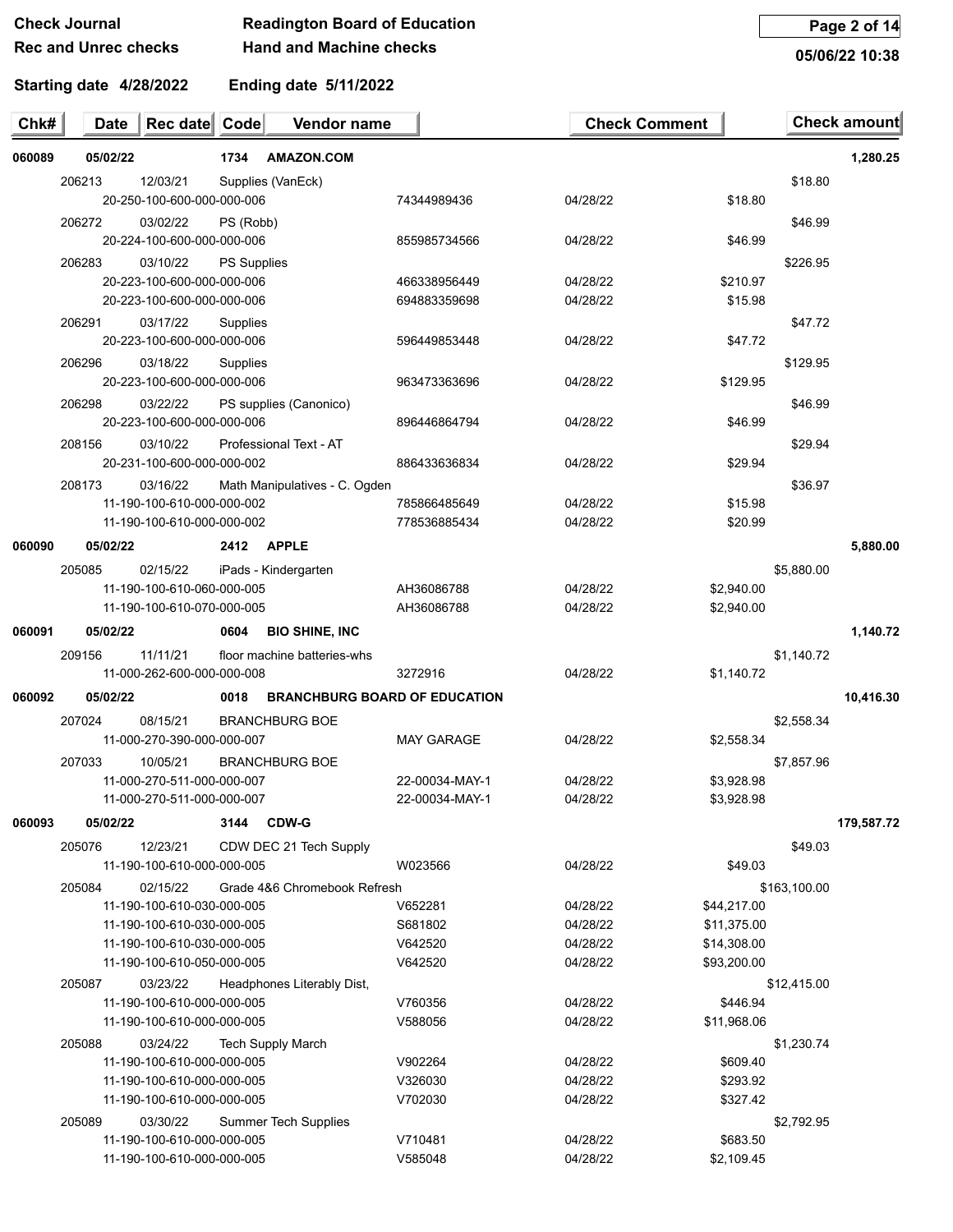| <b>Check Journal</b>        | <b>Readington Board of Education</b> |
|-----------------------------|--------------------------------------|
| <b>Rec and Unrec checks</b> | <b>Hand and Machine checks</b>       |

**Page 3 of 14**

**05/06/22 10:38**

| <b>Luding date 3/11/202</b> |  |  |
|-----------------------------|--|--|
|                             |  |  |

| Chk#   | Rec date Code<br><b>Date</b>                                                   | Vendor name                                        |                                          | <b>Check Comment</b> |                      | <b>Check amount</b> |          |
|--------|--------------------------------------------------------------------------------|----------------------------------------------------|------------------------------------------|----------------------|----------------------|---------------------|----------|
| 060094 | 05/02/22                                                                       | E388<br><b>COMPLETEBOOK &amp; MEDIA SUPPLY LLC</b> |                                          |                      |                      |                     | 718.21   |
|        | 208177<br>03/25/22<br>20-270-200-600-000-000-002<br>20-270-200-600-000-000-002 | Teacher Academy Books NT                           | 1600681<br>1600682                       | 04/28/22<br>04/28/22 | \$164.01<br>\$554.20 | \$718.21            |          |
| 060095 | 05/02/22                                                                       | <b>CURRICULUM ASSOCIATES</b><br>0622               |                                          |                      |                      |                     | 60.00    |
|        | 208174<br>03/23/22<br>11-000-218-600-000-000-002                               | GT screening                                       | 90168178                                 | 04/28/22             | \$60.00              | \$60.00             |          |
| 060096 | 05/02/22                                                                       | 3742<br><b>DAUERNHEIM; KRISTI</b>                  |                                          |                      |                      |                     | 1,136.25 |
|        | 203084<br>12/10/21<br>11-000-291-280-000-006-100                               | course reimbursement                               | TUIT REIMB 3(1ST)                        | 04/28/22             | \$1,136.25           | \$1,136.25          |          |
| 060097 | 05/02/22                                                                       | <b>GRAINGER</b><br>0201                            |                                          |                      |                      |                     | 16.97    |
|        | 207021<br>08/25/21<br>11-000-270-615-000-000-007                               | PARTS FOR BUSES AND GARGAE                         | 9284508687                               | 04/28/22             | \$16.97              | \$16.97             |          |
| 060098 | 05/02/22                                                                       | <b>HOME DEPOT</b><br>0352                          |                                          |                      |                      |                     | 77.40    |
|        | 202070<br>04/07/22<br>11-190-100-610-070-000-070                               | Garden/Pine Bark Nuggets                           | 2270588                                  | 04/28/22             | \$77.40              | \$77.40             |          |
| 060099 | 05/02/22                                                                       | <b>HUNTERDON ART MUSEUM</b><br>1071                |                                          |                      |                      |                     | 150.00   |
|        | 201113<br>11/24/21<br>11-190-100-800-050-000-050                               | art participation fee                              | <b>RMS FEE</b>                           | 04/28/22             | \$75.00              | \$75.00             |          |
|        | 202045<br>11/10/21                                                             | Young Artist Showcase                              |                                          |                      |                      | \$37.50             |          |
|        | 11-190-100-800-070-000-070                                                     |                                                    | WHS FEE                                  | 04/28/22             | \$37.50              |                     |          |
|        | 203075<br>10/08/21<br>11-190-100-800-060-000-060                               | Young Artist Showcase                              | <b>TBS FEE</b>                           | 04/28/22             | \$37.50              | \$37.50             |          |
| 060100 | 05/02/22                                                                       | 0223<br><b>HUNTERDON MILL &amp; MACHINE</b>        |                                          |                      |                      |                     | 143.15   |
|        | 07/02/21<br>209008                                                             | Misc Main Parts 21-22                              |                                          |                      |                      | \$143.15            |          |
|        | 11-000-261-600-030-000-038                                                     |                                                    | 441939                                   | 04/28/22             | \$11.69              |                     |          |
|        | 11-000-261-600-050-000-058                                                     |                                                    | 442096                                   | 04/28/22             | \$28.74              |                     |          |
|        | 11-000-261-600-060-000-068<br>11-000-261-600-070-000-078                       |                                                    | 441957<br>441850                         | 04/28/22<br>04/28/22 | \$62.44<br>\$40.28   |                     |          |
| 060101 | 05/02/22                                                                       | <b>KURTZ SCHOOL SUPPLIES</b><br>0274               |                                          |                      |                      |                     | 117.60   |
|        | 202048<br>12/09/21                                                             | 1st Grade Classroom Supplies                       |                                          |                      |                      | \$117.60            |          |
|        | 11-190-100-610-070-000-070                                                     |                                                    | 61240.01                                 | 04/28/22             | \$117.60             |                     |          |
| 060102 | 05/02/22                                                                       | <b>F017</b><br><b>MENZA: MEAGAN</b>                |                                          |                      |                      |                     | 965.00   |
|        | 12/15/21<br>201125                                                             | Course Reimbursement                               |                                          |                      |                      | \$965.00            |          |
|        | 11-000-291-280-000-005-100<br>11-000-291-280-000-006-100                       |                                                    | BK REIMB 3 (COMPL)<br>TUIT REIMB 3 (1ST) | 04/28/22<br>04/28/22 | \$27.50<br>\$937.50  |                     |          |
| 060103 | 05/02/22                                                                       | S329 NASSER; LARA                                  |                                          |                      |                      |                     | 33.74    |
|        | 200231<br>03/16/22                                                             | Mileage Reimb 21-22                                |                                          |                      |                      | \$33.74             |          |
|        | 11-000-230-580-000-000-000                                                     |                                                    | FEB/MAR 22 REIMB                         | 04/28/22             | \$33.74              |                     |          |
| 060104 | 05/02/22                                                                       | 0720 PEARSON CLINICAL ASSESSMENTS                  |                                          |                      |                      |                     | 609.00   |
|        | 206264<br>02/17/22                                                             | <b>CST Protocols</b>                               |                                          |                      |                      | \$609.00            |          |
|        | 11-000-219-600-000-000-006                                                     |                                                    | 17893338                                 | 04/28/22             | \$609.00             |                     |          |
| 060105 | 05/02/22                                                                       | 0173 PROJECT ADVENTURE, INC.                       |                                          |                      |                      |                     | 390.00   |
|        | 02/11/22<br>201155                                                             | Registration                                       |                                          |                      |                      | \$390.00            |          |
|        | 11-000-223-580-050-000-002                                                     |                                                    | 22RTT0404-02                             | 04/28/22             | \$390.00             |                     |          |
| 060106 | 05/02/22                                                                       | 1284<br><b>RAINBOW RESOURCE CENTER, INC.</b>       |                                          |                      |                      |                     | 81.98    |
|        | 208171<br>03/16/22<br>11-190-100-610-000-000-002                               | Math Manipulatives - C. Ogden                      | 3721569                                  | 04/28/22             | \$81.98              | \$81.98             |          |
|        |                                                                                |                                                    |                                          |                      |                      |                     |          |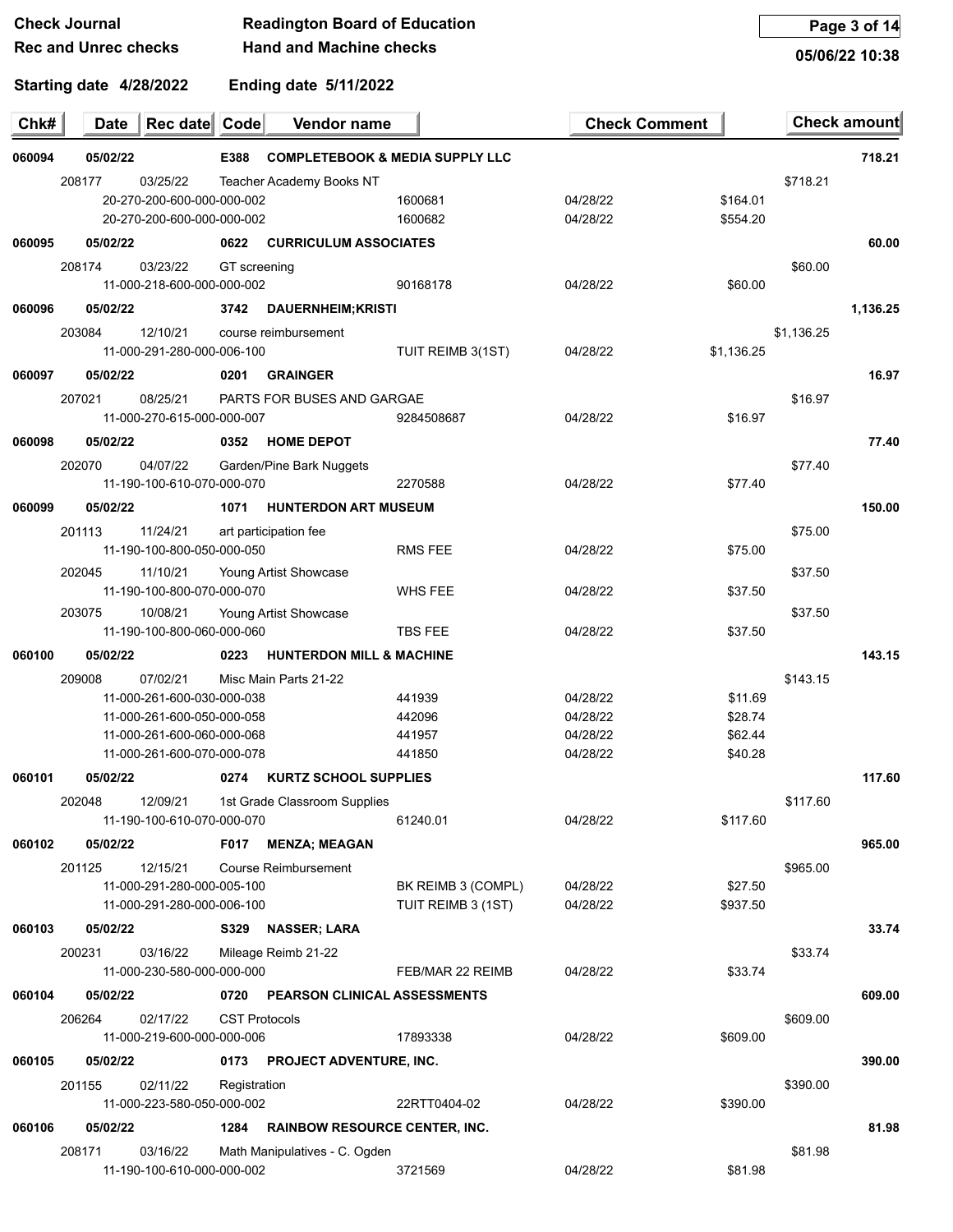#### **Check Journal Readington Board of Education Rec and Unrec checks Hand and Machine checks**

**Page 4 of 14**

**Starting date 4/28/2022**

**Ending date 5/11/2022**

J.

| 05/06/22 10:38 |  |
|----------------|--|
|                |  |
|                |  |

| Chk#   | <b>Date</b> | Rec date Code              |                    | Vendor name                         |                      | <b>Check Comment</b> |             |             | Check amount |
|--------|-------------|----------------------------|--------------------|-------------------------------------|----------------------|----------------------|-------------|-------------|--------------|
| 060107 | 05/02/22    |                            | 1210               | <b>ROBB; CAROLINE</b>               |                      |                      |             |             | 1,713.47     |
|        | 206214      | 12/03/21                   |                    | Course Reimbursement (Robb)         |                      |                      |             | \$1,713.47  |              |
|        |             | 11-000-291-280-000-005-100 |                    |                                     | BK REIMB 3&4(COMPL)  | 04/28/22             | \$147.47    |             |              |
|        |             | 11-000-291-280-000-006-100 |                    |                                     | TUIT REIMB 3&4 (1ST) | 04/28/22             | \$1,566.00  |             |              |
| 060108 | 05/02/22    |                            | 3833               | <b>SCHOLASTIC, INC.</b>             |                      |                      |             |             | 930.76       |
|        | 208168      | 03/24/22                   |                    | Sight Word Books                    |                      |                      |             | \$930.76    |              |
|        |             | 11-190-100-640-000-000-002 |                    |                                     | 38335325             | 04/28/22             | \$930.76    |             |              |
| 060109 | 05/02/22    |                            | 0407               | <b>SCHOOL HEALTH CORPORATION</b>    |                      |                      |             |             | 226.86       |
|        | 206285      | 03/10/22                   | PS Supplies        |                                     |                      |                      |             | \$226.86    |              |
|        |             | 20-223-100-600-000-000-006 |                    |                                     | 4040852-02           | 04/28/22             | \$23.79     |             |              |
|        |             | 20-223-100-600-000-000-006 |                    |                                     | 4040852-01           | 04/28/22             | \$13.59     |             |              |
|        |             | 20-223-100-600-000-000-006 |                    |                                     | 4040852-00           | 04/28/22             | \$189.48    |             |              |
| 060110 | 05/02/22    |                            | 1888               | <b>SCHOOL SPECIALTY, LLC</b>        |                      |                      |             |             | 2,235.86     |
|        | 206240      | 01/13/22                   |                    | OT Supplies (Marella)               |                      |                      |             | \$42.31     |              |
|        |             | 20-250-100-600-000-000-006 |                    |                                     | 208129624640         | 04/28/22             | \$42.31     |             |              |
|        | 206282      | 03/10/22                   | <b>PS Supplies</b> |                                     |                      |                      |             | \$2,193.55  |              |
|        |             | 20-223-100-600-000-000-006 |                    |                                     | 208129683882         | 04/28/22             | \$1,846.53  |             |              |
|        |             | 20-224-100-600-000-000-006 |                    |                                     | 208129683882         | 04/28/22             | \$142.67    |             |              |
|        |             | 20-250-100-600-000-000-006 |                    |                                     | 208129683882         | 04/28/22             | \$204.35    |             |              |
| 060111 | 05/02/22    |                            | 1721               | <b>STAPLES BUSINESS ADVANTAGE</b>   |                      |                      |             |             | 8,526.45     |
|        | 200166      | 03/30/22                   |                    | <b>FIRE RESISTANT CABINET</b>       |                      |                      |             | \$4,519.98  |              |
|        |             | 12-000-251-730-000-000-100 |                    |                                     | 3504740173           | 04/28/22             | \$4,519.98  |             |              |
|        | 201174      | 03/25/22                   |                    | front office supplies               |                      |                      |             | \$748.67    |              |
|        |             | 11-000-240-600-050-000-050 |                    |                                     | 3505207430           | 04/28/22             | \$748.67    |             |              |
|        | 202069      | 03/29/22                   |                    | Classroom Supplies K-3              |                      |                      |             | \$288.00    |              |
|        |             | 11-190-100-610-070-000-070 |                    |                                     | 3504815868           | 04/28/22             | \$288.00    |             |              |
|        | 203096      | 03/16/22                   |                    | K-3 Classroom supplies              |                      |                      |             | \$848.19    |              |
|        |             | 11-190-100-610-060-000-060 |                    |                                     | 3504603739           | 04/28/22             | \$848.19    |             |              |
|        | 204206      | 03/23/22                   |                    | New Classroom Chairs                |                      |                      |             | \$1,111.50  |              |
|        |             | 11-000-240-600-030-000-030 |                    |                                     | 35046303740          | 04/28/22             | \$1,111.50  |             |              |
|        | 208172      | 03/16/22                   |                    | Supplies - Paper & Misc             |                      |                      |             | \$719.81    |              |
|        |             | 11-000-221-600-000-000-002 |                    |                                     | 3504815870           | 04/28/22             | \$169.91    |             |              |
|        |             | 11-000-221-600-000-000-002 |                    |                                     | 3505298814           | 04/28/22             | \$549.90    |             |              |
|        | 208181      | 03/30/22                   |                    | Supplies-Printer Cartridges         |                      |                      |             | \$290.30    |              |
|        |             | 11-000-221-600-000-000-002 |                    |                                     | 3504815871           | 04/28/22             | \$290.30    |             |              |
| 060112 | 05/02/22    |                            | 4032               | THE PORTASOFT COMPANY               |                      |                      |             |             | 1,423.90     |
|        | 209242      | 03/22/22                   |                    | <b>RMS Water Treatment supplies</b> |                      |                      |             | \$1,423.90  |              |
|        |             | 11-000-262-600-000-000-008 |                    |                                     | 64353                | 04/28/22             | \$1,423.90  |             |              |
| 060113 | 05/02/22    |                            | 0378               | <b>TOWNSHIP OF READINGTON</b>       |                      |                      |             |             | 13,530.14    |
|        | 207004      | 07/23/21                   |                    | 2021-2022 READINGTON FUEL           |                      |                      |             | \$13,530.14 |              |
|        |             | 11-000-270-615-000-000-007 |                    |                                     | 13164-MAR            | 04/28/22             | \$13,530.14 |             |              |
| 060114 | 05/02/22    |                            |                    | Q995 ZOLNIER GRADUATE SUPPLY LLC    |                      |                      |             |             | 1,770.00     |
|        | 201156      | 02/15/22                   |                    | <b>Graduation Gowns</b>             |                      |                      |             | \$1,770.00  |              |
|        |             | 11-000-240-600-050-000-050 |                    |                                     | 6247                 | 04/28/22             | \$1,770.00  |             |              |
| 060115 | 05/11/22    |                            |                    | A323 HART; JONATHAN                 |                      |                      |             |             | 886.89       |
|        | 200222      | 01/18/22                   |                    | Mileage/ Travel Reimb               |                      |                      |             | \$886.89    |              |
|        |             | 11-000-230-580-000-000-000 |                    |                                     | TRIP REIMB.          | 04/28/22             | \$886.89    |             |              |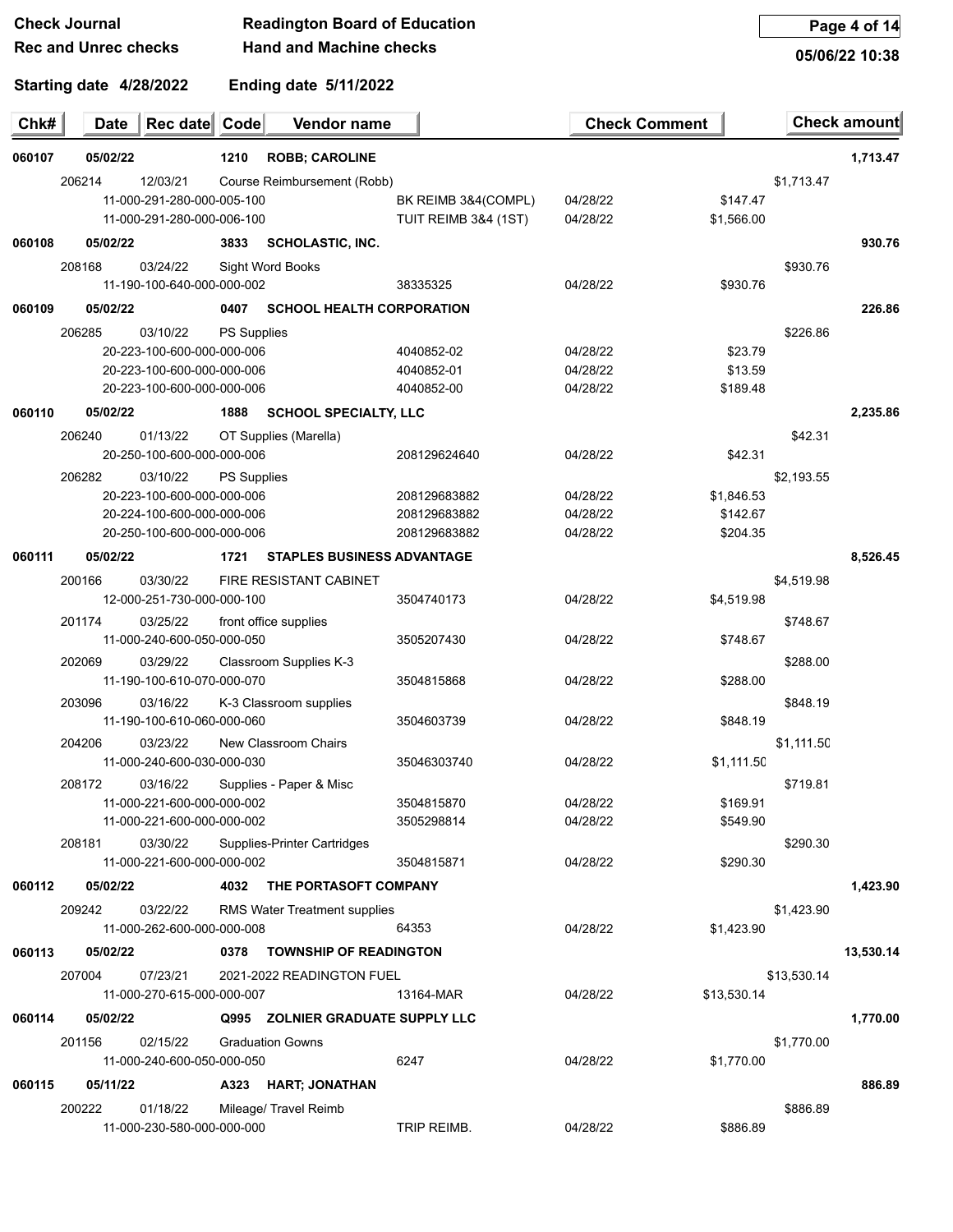|        | <b>Check Journal</b>                                     |                  | <b>Readington Board of Education</b> |                                            |                      |                      |             | Page 5 of 14        |
|--------|----------------------------------------------------------|------------------|--------------------------------------|--------------------------------------------|----------------------|----------------------|-------------|---------------------|
|        | <b>Rec and Unrec checks</b>                              |                  | <b>Hand and Machine checks</b>       |                                            |                      |                      |             | 05/06/22 10:38      |
|        | Starting date 4/28/2022                                  |                  | Ending date 5/11/2022                |                                            |                      |                      |             |                     |
| Chk#   | Rec date<br><b>Date</b>                                  | Code             | Vendor name                          |                                            | <b>Check Comment</b> |                      |             | <b>Check amount</b> |
| 060116 | 05/02/22                                                 | 1061             | <b>CENTURY LINK</b>                  |                                            |                      |                      |             | 864.87              |
|        | 205044<br>07/12/21                                       |                  | District Internet - Primary          |                                            |                      |                      | \$864.87    |                     |
|        | 11-000-230-530-000-000-005                               |                  |                                      | 288577599-MAR WCR                          | 05/02/22             | \$864.87             |             |                     |
| 060117 | 05/02/22                                                 | F199             | <b>SYLVESTER; NATHAN</b>             |                                            |                      |                      |             | 14,190.00           |
|        |                                                          |                  |                                      |                                            |                      |                      |             |                     |
|        | 206226<br>12/13/21<br>11-000-100-566-000-000-006         |                  | Reimbursement                        | <b>MAR</b>                                 | 05/02/22             | \$14,190.00          | \$14,190.00 |                     |
|        |                                                          |                  |                                      |                                            |                      |                      |             |                     |
| 060118 | 05/11/22                                                 |                  | <b>W426 DECAMP BUS LINES</b>         |                                            |                      |                      |             | 11,400.00           |
|        | 207077<br>03/08/22                                       |                  | <b>SPRING SPORTS</b>                 |                                            |                      |                      | \$11,400.00 |                     |
|        | 11-000-270-512-000-000-007                               |                  |                                      | 45785                                      | 05/04/22             | \$950.00             |             |                     |
|        | 11-000-270-512-000-000-007                               |                  |                                      | 45775                                      | 05/04/22             | \$950.00             |             |                     |
|        | 11-000-270-512-000-000-007                               |                  |                                      | 45786                                      | 05/04/22             | \$950.00             |             |                     |
|        | 11-000-270-512-000-000-007                               |                  |                                      | 45791                                      | 05/04/22             | \$950.00             |             |                     |
|        | 11-000-270-512-000-000-007<br>11-000-270-512-000-000-007 |                  |                                      | 45793<br>45790                             | 05/04/22<br>05/04/22 | \$950.00<br>\$950.00 |             |                     |
|        | 11-000-270-512-000-000-007                               |                  |                                      | 45787                                      | 05/04/22             | \$950.00             |             |                     |
|        | 11-000-270-512-000-000-007                               |                  |                                      | 45788                                      | 05/04/22             | \$950.00             |             |                     |
|        | 11-000-270-512-000-000-007                               |                  |                                      | 45783                                      | 05/04/22             | \$950.00             |             |                     |
|        | 11-000-270-512-000-000-007                               |                  |                                      | 45776                                      | 05/04/22             | \$950.00             |             |                     |
|        | 11-000-270-512-000-000-007                               |                  |                                      | 45781                                      | 05/04/22             | \$950.00             |             |                     |
|        | 11-000-270-512-000-000-007                               |                  |                                      | 45780                                      | 05/04/22             | \$950.00             |             |                     |
| 060119 |                                                          |                  |                                      |                                            |                      |                      |             | 901.50              |
|        | 05/11/22                                                 | 0428             | <b>ALBER CROSSLEY; BLAIR</b>         |                                            |                      |                      |             |                     |
|        | 201134<br>01/24/22                                       |                  | <b>Course Reimbursement</b>          |                                            |                      |                      | \$901.50    |                     |
|        | 11-000-291-280-000-006-100                               |                  |                                      | TUIT REIMB 1(1ST)                          | 05/04/22             | \$901.50             |             |                     |
| 060120 | 05/11/22                                                 | T281             | BCI, INC.                            |                                            |                      |                      |             | 2.236.94            |
|        | 04/20/22<br>207079                                       | <b>BUS PARTS</b> |                                      |                                            |                      |                      | \$2,236.94  |                     |
|        | 11-000-270-615-000-000-007                               |                  |                                      | 37328                                      | 05/04/22             | \$2,086.32           |             |                     |
|        | 11-000-270-615-000-000-007                               |                  |                                      | CR #37396                                  | 05/04/22             | (\$2,479.76)         |             |                     |
|        | 11-000-270-615-000-000-007                               |                  |                                      | CR #CM6970                                 | 05/04/22             | (\$711.31)           |             |                     |
|        | 11-000-270-615-000-000-007                               |                  |                                      | 36970                                      | 05/04/22             | \$3,341.69           |             |                     |
| 060121 | 05/11/22                                                 | 1629             | <b>BROWN; STACEY</b>                 |                                            |                      |                      |             | 111.79              |
|        | 10/02/21<br>208077                                       |                  | In District Mileage                  |                                            |                      |                      | \$111.79    |                     |
|        | 11-000-221-580-000-000-002                               |                  |                                      | MILE REMB 1-3/22                           | 05/04/22             | \$111.79             |             |                     |
|        | 05/11/22                                                 |                  |                                      |                                            |                      |                      |             | 33.11               |
| 060122 |                                                          | 1319             | <b>CANGIANO; MATILDA</b>             |                                            |                      |                      |             |                     |
|        | 07/12/21<br>201066                                       |                  | Mileage School Banking               |                                            |                      |                      | \$33.11     |                     |
|        | 11-000-240-580-050-000-050                               |                  |                                      | <b>APR MILE</b>                            | 05/04/22             | \$33.11              |             |                     |
| 060123 | 05/11/22                                                 | 1437             | <b>CITY FIRE EQUIPMENT</b>           |                                            |                      |                      |             | 2,379.00            |
|        | 08/10/21<br>209067                                       |                  | <b>Fire Equipment Service</b>        |                                            |                      |                      | \$2,379.00  |                     |
|        | 11-000-262-420-000-000-008                               |                  |                                      | 218887                                     | 05/04/22             | \$225.00             |             |                     |
|        | 11-000-262-420-000-000-008                               |                  |                                      | 218816                                     | 05/04/22             | \$225.00             |             |                     |
|        | 11-000-262-420-000-000-008                               |                  |                                      | 218847                                     | 05/04/22             | \$675.00             |             |                     |
|        | 11-000-262-420-000-000-008                               |                  |                                      | 218846                                     | 05/04/22             | \$205.00             |             |                     |
|        | 11-000-262-420-000-000-008                               |                  |                                      | 218885                                     | 05/04/22             | \$190.00             |             |                     |
|        | 11-000-262-420-000-000-008                               |                  |                                      | 218886                                     | 05/04/22             | \$450.00             |             |                     |
|        | 11-000-262-420-000-000-008                               |                  |                                      | 218815                                     | 05/04/22             | \$190.00             |             |                     |
|        | 11-000-262-420-000-000-008                               |                  |                                      | 218822                                     | 05/04/22             | \$219.00             |             |                     |
| 060124 | 05/11/22                                                 | E388             |                                      | <b>COMPLETEBOOK &amp; MEDIA SUPPLY LLC</b> |                      |                      |             | 1,391.97            |
|        | 208182<br>03/31/22                                       |                  | <b>Sustainability Books</b>          |                                            |                      |                      | \$1,391.97  |                     |
|        | 11-190-100-640-000-000-002                               |                  |                                      | 1598260                                    | 05/04/22             | \$775.17             |             |                     |
|        | 11-190-100-640-000-000-002                               |                  |                                      | 1600341                                    | 05/04/22             | \$616.80             |             |                     |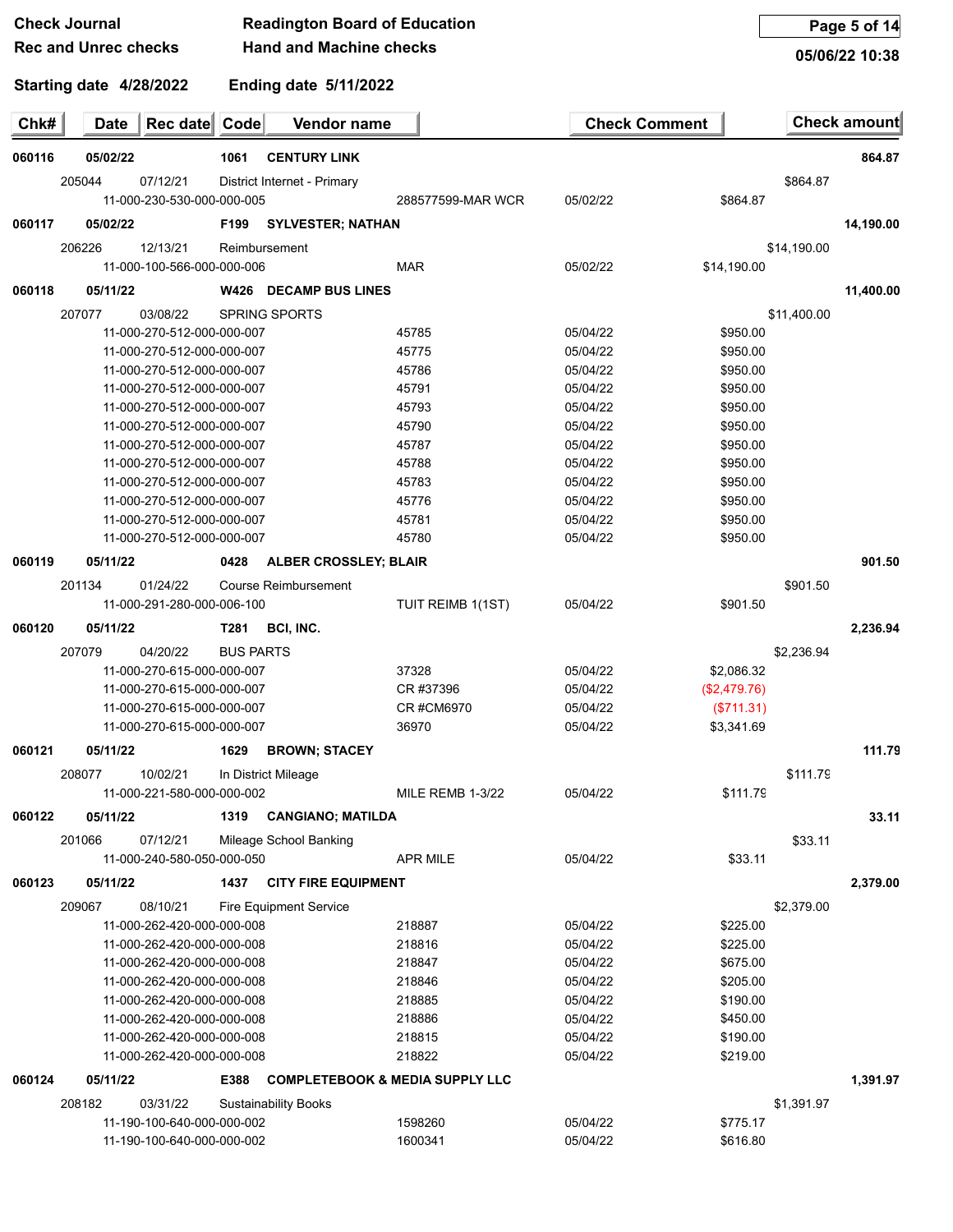| <b>Check Journal</b>        | <b>Readington Board of Education</b> |
|-----------------------------|--------------------------------------|
| <b>Rec and Unrec checks</b> | <b>Hand and Machine checks</b>       |

|                             | νπστη συμπαι<br><b>Readington Doard of Education</b> |                            |                 |                                       |                                   | Page 6 01 14         |             |             |                     |
|-----------------------------|------------------------------------------------------|----------------------------|-----------------|---------------------------------------|-----------------------------------|----------------------|-------------|-------------|---------------------|
| <b>Rec and Unrec checks</b> |                                                      |                            |                 | <b>Hand and Machine checks</b>        |                                   |                      |             |             | 05/06/22 10:38      |
|                             | Starting date 4/28/2022                              |                            |                 | Ending date 5/11/2022                 |                                   |                      |             |             |                     |
| Chk#                        | <b>Date</b>                                          | Rec date Code              |                 | Vendor name                           |                                   | <b>Check Comment</b> |             |             | <b>Check amount</b> |
| 060125                      | 05/11/22                                             |                            | 0151            | DEPENDABLE FIRE COMPANY, INC.         |                                   |                      |             |             | 786.00              |
|                             | 206294                                               | 03/17/22                   |                 | Oxygen Tank Refills                   |                                   |                      |             | \$345.50    |                     |
|                             |                                                      | 11-000-213-300-000-000-006 |                 |                                       | 48060                             | 05/04/22             | \$192.00    |             |                     |
|                             |                                                      | 11-000-213-300-000-000-006 |                 |                                       | 48053                             | 05/04/22             | \$153.50    |             |                     |
|                             | 206312                                               | 04/13/22                   |                 | Annual Maintenance                    |                                   |                      |             | \$440.50    |                     |
|                             |                                                      | 11-000-213-300-000-000-006 |                 |                                       | 48054                             | 05/04/22             | \$222.00    |             |                     |
|                             |                                                      | 11-000-213-300-000-000-006 |                 |                                       | 48061                             | 05/04/22             | \$218.50    |             |                     |
| 060126                      | 05/11/22                                             |                            |                 | C633 GIBBONS; HEATHER                 |                                   |                      |             |             | 26.41               |
|                             | 206139                                               | 09/23/21                   |                 | SY Travel (Gibbons)                   |                                   |                      |             | \$26.41     |                     |
|                             |                                                      | 11-000-219-580-060-000-006 |                 |                                       | <b>MAR MILE</b>                   | 05/04/22             | \$26.41     |             |                     |
| 060127                      | 05/11/22                                             |                            | <b>H412 GPS</b> |                                       |                                   |                      |             |             | 112.98              |
|                             | 209259                                               | 04/14/22                   |                 | <b>District Plumbing Supplies</b>     |                                   |                      |             | \$112.98    |                     |
|                             |                                                      | 11-000-261-600-030-000-038 |                 |                                       | S010202853.001                    | 05/04/22             | \$112.98    |             |                     |
| 060128                      | 05/11/22                                             |                            | 0201            | <b>GRAINGER</b>                       |                                   |                      |             |             | 1,334.61            |
|                             | 209265                                               | 04/25/22                   |                 | Maintenance supplies-district         |                                   |                      |             | \$1,334.61  |                     |
|                             |                                                      | 11-000-261-600-030-000-038 |                 |                                       | 9291092725                        | 05/04/22             | \$162.75    |             |                     |
|                             |                                                      | 11-000-261-600-050-000-058 |                 |                                       | 9291092725                        | 05/04/22             | \$162.75    |             |                     |
|                             |                                                      | 11-000-261-600-060-000-068 |                 |                                       | 9291092725                        | 05/04/22             | \$162.75    |             |                     |
|                             |                                                      | 11-000-261-600-070-000-078 |                 |                                       | 9291092725                        | 05/04/22             | \$162.77    |             |                     |
|                             |                                                      | 11-000-262-600-000-000-008 |                 |                                       | 9291092725                        | 05/04/22             | \$683.59    |             |                     |
| 060129                      | 05/11/22                                             |                            | 0710            | <b>HADEHART &amp; SONS</b>            |                                   |                      |             |             | 242.69              |
|                             | 207058                                               | 02/01/22                   |                 | Open PO for Bus Parts                 |                                   |                      |             | \$242.69    |                     |
|                             |                                                      | 11-000-270-615-000-000-007 |                 |                                       | X101017610:01                     | 05/04/22             | \$242.69    |             |                     |
| 060130                      | 05/11/22                                             |                            | 0797            |                                       | HUNTERDON COUNTY ED SERVICES COMM |                      |             |             | 18,403.04           |
|                             | 207007                                               | 07/23/21                   |                 | OUT OF DISTRICT TRANSPORTATION        |                                   |                      |             | \$18,403.04 |                     |
|                             |                                                      | 11-000-270-518-000-000-007 |                 |                                       | 22-01893-APR                      | 05/04/22             | \$18,403.04 |             |                     |
| 060131                      | 05/11/22                                             |                            | 0233            | <b>HUNTERDON LOCK &amp; SAFE INC.</b> |                                   |                      |             |             | 331.71              |
|                             | 209205                                               | 02/01/22                   |                 | <b>District Repairs</b>               |                                   |                      |             | \$331.71    |                     |
|                             |                                                      | 11-000-261-600-030-000-038 |                 |                                       | 39743                             | 05/04/22             | \$71.61     |             |                     |
|                             |                                                      | 11-000-261-600-050-000-058 |                 |                                       | 39743                             | 05/04/22             | \$88.61     |             |                     |
|                             |                                                      | 11-000-261-600-060-000-068 |                 |                                       | 39743                             | 05/04/22             | \$88.60     |             |                     |
|                             |                                                      | 11-000-261-600-070-000-078 |                 |                                       | 39743                             | 05/04/22             | \$82.89     |             |                     |
| 060132                      | 05/11/22                                             |                            | 0224            | <b>HUNTERDON MUSIC CORP.</b>          |                                   |                      |             |             | 790.34              |

11-190-100-610-050-000-050 81822 05/04/22 \$37.80 11-190-100-610-050-000-050 2016 05/04/22 \$752.54

11-000-261-600-060-000-068 79670 05/04/22 \$56.99 11-000-261-600-070-000-078 79663 05/04/22 \$131.94

11-190-100-610-000-000-005 39147 05/04/22 \$255.00

 03/09/22 Music Supplies \$790.34 **05/11/22 0394 HUNTERDON PAINT & DECORATING CENTER 188.93** 209206 02/04/22 PAINTING SUPPLIES district \$188.93 **05/11/22 G050 iCITY REPAIR 255.00** 04/12/22 iPad screen replacement \$255.00

| 060135 | 05/11/22 |                            | 3214 | <b>KRIAL: SHERRY</b> |                   |          |         | 22.09   |
|--------|----------|----------------------------|------|----------------------|-------------------|----------|---------|---------|
|        | 208079   | 10/02/21                   |      | In District Mileage  |                   |          |         | \$22.09 |
|        |          | 11-000-221-580-000-000-002 |      |                      | MILE REIMB 1-3/22 | 05/04/22 | \$22.09 |         |

#### **060136 05/11/22 2422 LAKEVIEW SCHOOL 22,303.68**

206112 08/25/21 OOD Tuition \$22,303.68 11-000-100-566-000-000-006 MAY TUIT 05/04/22 \$22,303.68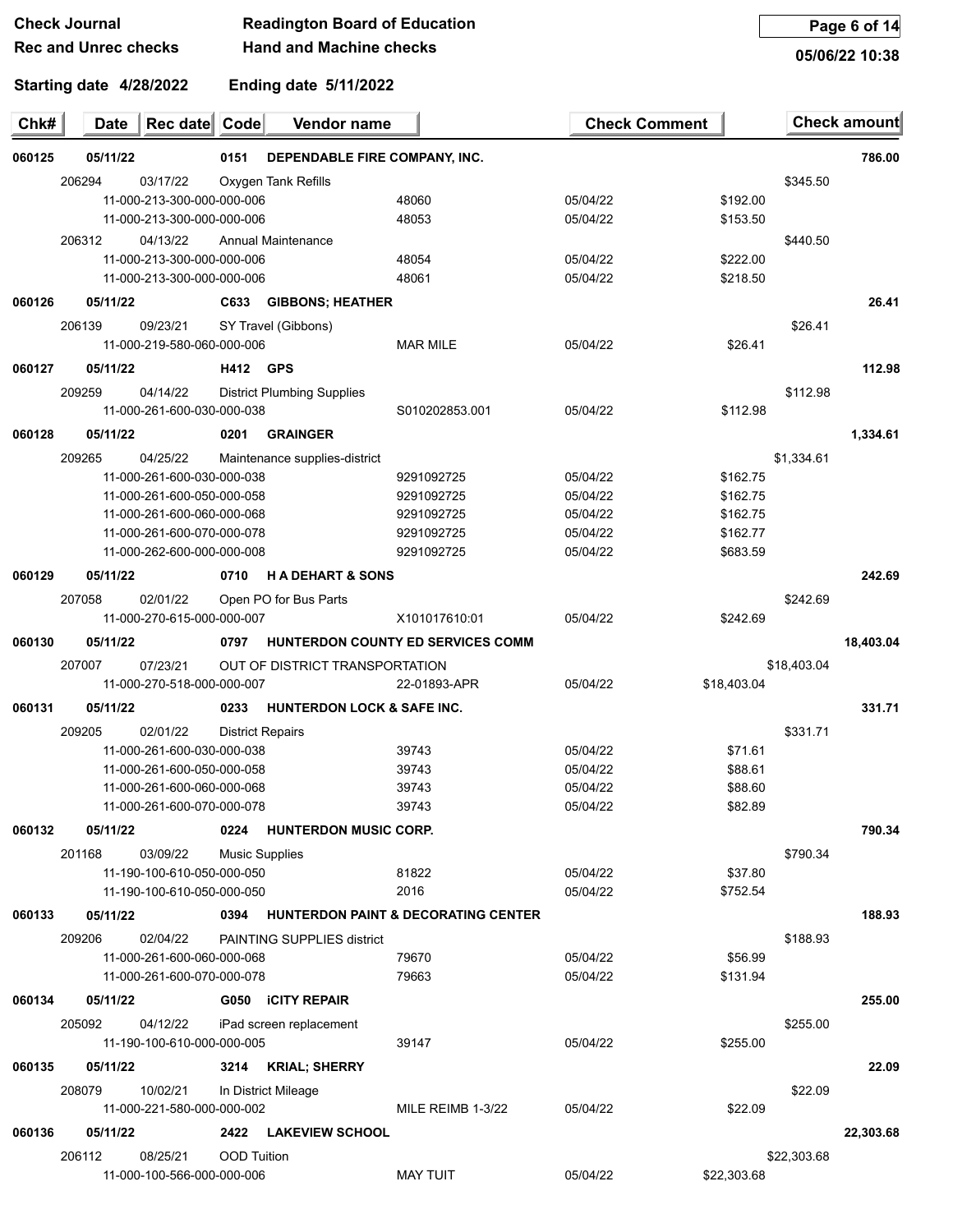#### **Check Journal Readington Board of Education Rec and Unrec checks Hand and Machine checks**

**Page 7 of 14**

**05/06/22 10:38**

| Chk#   | <b>Date</b> | Rec date Code                          |                    | Vendor name                   |                                                 | <b>Check Comment</b> |            |            | <b>Check amount</b> |
|--------|-------------|----------------------------------------|--------------------|-------------------------------|-------------------------------------------------|----------------------|------------|------------|---------------------|
| 060137 | 05/11/22    |                                        | B171               | <b>LEARNWELL</b>              |                                                 |                      |            |            | 2,337.50            |
|        | 206299      | 03/22/22                               |                    | Home Instruction              |                                                 |                      |            | \$2,337.50 |                     |
|        |             | 11-150-100-320-000-000-006             |                    |                               | <b>INV97207</b>                                 | 05/04/22             | \$2,337.50 |            |                     |
| 060138 | 05/11/22    |                                        |                    | 0696 LEWIS; CHRISTINE         |                                                 |                      |            |            | 100.00              |
|        | 203117      | 04/26/22                               | Club supplies      |                               |                                                 |                      |            | \$100.00   |                     |
|        |             | 11-401-100-600-060-000-060             |                    |                               | <b>EXP REIMB</b>                                | 05/04/22             | \$100.00   |            |                     |
| 060139 | 05/11/22    |                                        | 0270               | <b>MARAVENTANO; NICOLE</b>    |                                                 |                      |            |            | 170.80              |
|        | 208080      | 10/02/21                               |                    | In District Mileage           |                                                 | 05/04/22             | \$170.80   | \$170.80   |                     |
|        |             | 11-000-221-580-000-000-002             |                    |                               | MILE REIMB 1-3/22                               |                      |            |            |                     |
| 060140 | 05/11/22    |                                        | 4190               | <b>MC GOWAN LLC</b>           |                                                 |                      |            |            | 360.00              |
|        | 209058      | 07/26/21<br>11-000-262-300-000-000-008 |                    | 21 22 well water services     | 210770                                          | 05/04/22             | \$180.00   | \$360.00   |                     |
|        |             | 11-000-262-300-000-000-008             |                    |                               | 210771                                          | 05/04/22             | \$180.00   |            |                     |
| 060141 | 05/11/22    |                                        |                    | O254 NEGRI; JOHN F.           |                                                 |                      |            |            | 471.00              |
|        | 201177      | 04/13/22                               | kiln service       |                               |                                                 |                      |            | \$471.00   |                     |
|        |             | 11-190-100-610-050-000-050             |                    |                               | 3636                                            | 05/04/22             | \$471.00   |            |                     |
| 060142 | 05/11/22    |                                        | 1501               | <b>NJ ADVANCE MEDIA</b>       |                                                 |                      |            |            | 1,481.00            |
|        | 200084      | 07/02/21                               |                    | Advertising 21-22             |                                                 |                      |            | \$1,481.00 |                     |
|        |             | 11-000-230-590-000-000-000             |                    |                               | 0002856711                                      | 05/04/22             | \$1,481.00 |            |                     |
| 060143 | 05/11/22    |                                        | X534               | <b>NJSCHOOLJOBS.COM</b>       |                                                 |                      |            |            | 600.00              |
|        | 200174      | 03/24/22                               |                    | <b>EMPLOYMENT ADS</b>         |                                                 |                      |            | \$600.00   |                     |
|        |             | 11-000-230-590-000-000-000             |                    |                               | 14772                                           | 05/04/22             | \$600.00   |            |                     |
| 060144 | 05/11/22    |                                        | 0790               | <b>ONE CALL CONCEPTS INC.</b> |                                                 |                      |            |            | 7.15                |
|        | 209013      | 07/02/21                               |                    | Utility Line Fee Calls 21-22  |                                                 |                      |            | \$7.15     |                     |
|        |             | 11-000-261-420-050-000-058             |                    |                               | 2045655-APR                                     | 05/04/22             | \$7.15     |            |                     |
| 060145 | 05/11/22    |                                        |                    | C451 PATRICK; CATHERINE       |                                                 |                      |            |            | 1,040.70            |
|        | 204098      | 01/21/22                               |                    | reimb od conference expenses  |                                                 |                      |            | \$1,040.70 |                     |
|        |             | 11-000-223-580-030-000-002             |                    |                               | TRIP EXP REIMB                                  | 05/04/22             | \$1,040.70 |            |                     |
| 060146 | 05/11/22    |                                        | 1168               | <b>PAUCH; SARAH</b>           |                                                 |                      |            |            | 107.98              |
|        | 208078      | 10/02/21<br>11-000-221-580-000-000-002 |                    | In District Mileage           | MILE REIMB 1-3/22                               | 05/04/22             | \$107.98   | \$107.98   |                     |
| 060147 | 05/11/22    |                                        | 0021               | <b>PESI HEALTHCARE</b>        |                                                 |                      |            |            | 408.00              |
|        | 208159      | 03/16/22                               |                    | Online Courses-B. Pauley      |                                                 |                      |            | \$408.00   |                     |
|        |             | 11-000-218-580-030-000-002             |                    |                               | 2490697                                         | 05/04/22             | \$408.00   |            |                     |
| 060148 | 05/11/22    |                                        | 9201               | <b>PLAY WITH A PURPOSE</b>    |                                                 |                      |            |            | 3,122.22            |
|        | 206284      | 03/10/22                               | <b>PS Supplies</b> |                               |                                                 |                      |            | \$3,122.22 |                     |
|        |             | 20-223-100-600-000-000-006             |                    |                               | 161392                                          | 05/04/22             | \$503.66   |            |                     |
|        |             | 20-223-100-600-000-000-006             |                    |                               | 164514                                          | 05/04/22             | \$267.67   |            |                     |
|        |             | 20-223-100-600-000-000-006             |                    |                               | 172437                                          | 05/04/22             | \$2,350.89 |            |                     |
| 060149 | 05/11/22    |                                        |                    |                               | <b>Z974 PYRAMID EDUCATIONAL CONSULTANTS LLC</b> |                      |            |            | 110.00              |
|        | 206258      | 02/11/22                               |                    | Speech Supplies               |                                                 |                      |            | \$110.00   |                     |
|        |             | 20-223-100-600-000-000-006             |                    |                               | 00148570                                        | 05/04/22             | \$110.00   |            |                     |
| 060150 | 05/11/22    |                                        | 4188               | <b>REHRIG;JODI</b>            |                                                 |                      |            |            | 111.86              |
|        | 208081      | 10/02/21<br>11-000-221-580-000-000-002 |                    | In District Mileage           | MILE REIMB 1-3/22                               | 05/04/22             | \$111.86   | \$111.86   |                     |
|        |             |                                        |                    |                               |                                                 |                      |            |            |                     |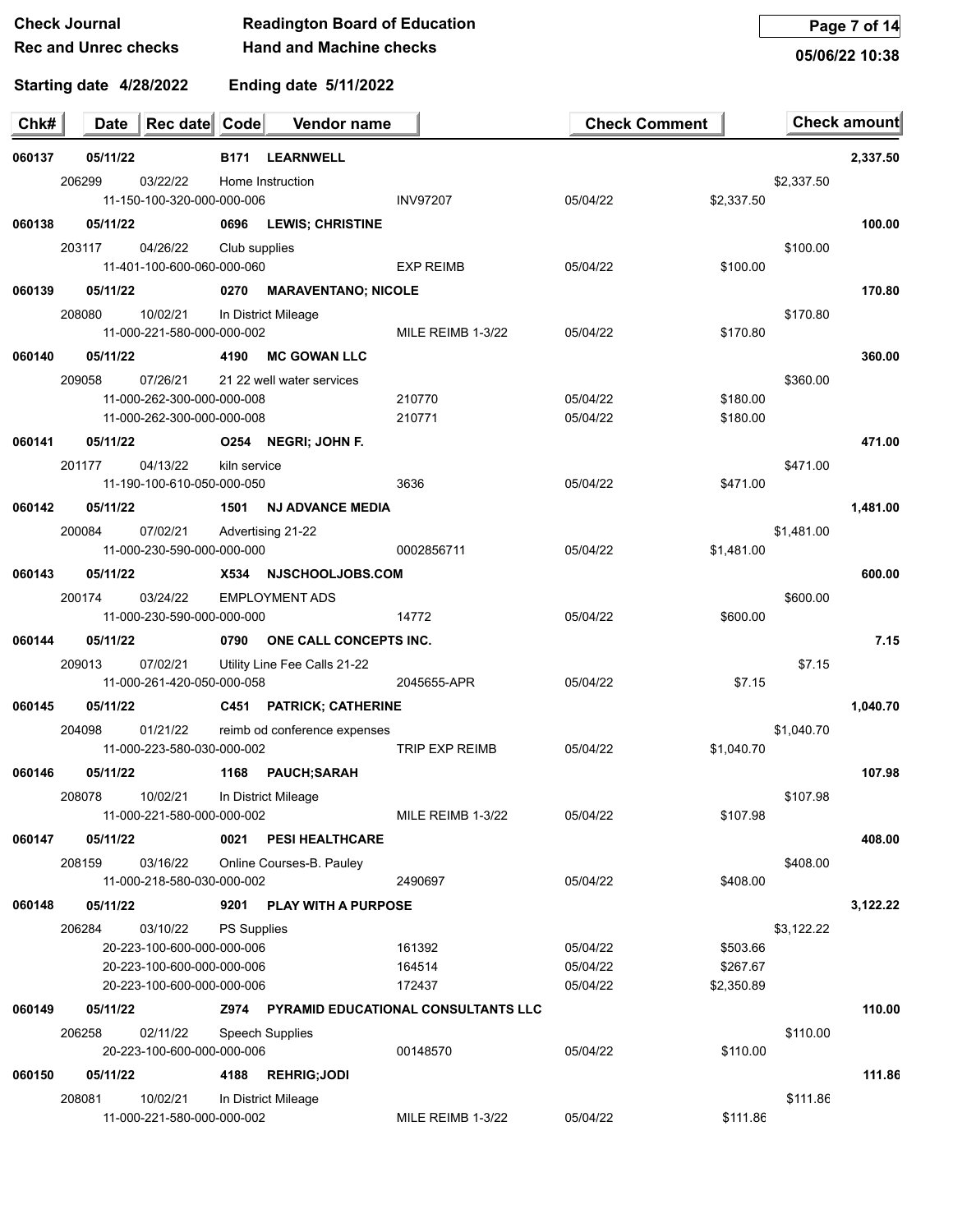| <b>Check Journal</b>        | <b>Readington Board of Education</b> |
|-----------------------------|--------------------------------------|
| <b>Rec and Unrec checks</b> | <b>Hand and Machine checks</b>       |

**Page 8 of 14**

**05/06/22 10:38**

| Chk#   | Date     | Rec date Code                                            |                    | Vendor name                          |                                                 | <b>Check Comment</b> |                          |             | <b>Check amount</b> |
|--------|----------|----------------------------------------------------------|--------------------|--------------------------------------|-------------------------------------------------|----------------------|--------------------------|-------------|---------------------|
| 060151 | 05/11/22 |                                                          | D509               |                                      | <b>ROBERT GRIGGS PLUMBING &amp; HEATING LLC</b> |                      |                          |             | 858.00              |
|        | 209264   | 04/25/22<br>11-000-261-420-060-000-068                   |                    | Roof Drain Cleanout-TBS              | 9164                                            | 05/04/22             | \$858.00                 | \$858.00    |                     |
| 060152 | 05/11/22 |                                                          | C523               |                                      | <b>SOMERSET HILLS LEARNING INSTITUTE</b>        |                      |                          |             | 6,268.46            |
|        | 206109   | 08/25/21<br>11-000-100-566-000-000-006                   | <b>OOD Tuition</b> |                                      | JUNE TUIT W/ CR                                 | 05/04/22             | \$6,268.46               | \$6,268.46  |                     |
| 060153 | 05/11/22 |                                                          | 1721               | <b>STAPLES BUSINESS ADVANTAGE</b>    |                                                 |                      |                          |             | 886.41              |
|        | 203113   | 04/01/22                                                 | toner/batteries    |                                      |                                                 |                      |                          | \$810.42    |                     |
|        |          | 11-190-100-610-060-000-060                               |                    |                                      | 3504815869                                      | 05/04/22             | \$810.42                 |             |                     |
|        | 206275   | 03/08/22                                                 | Supplies           |                                      |                                                 |                      |                          | \$75.99     |                     |
|        |          | 20-223-100-600-000-000-006                               |                    |                                      | 3502746414                                      | 05/04/22             | \$75.99                  |             |                     |
| 060154 | 05/11/22 |                                                          | 1365               | <b>TCI PRODUCTS</b>                  |                                                 |                      |                          |             | 18,411.35           |
|        | 208176   | 03/29/22                                                 |                    | Social Studies Texts - Gr. 7         |                                                 |                      |                          | \$18.411.35 |                     |
|        |          | 11-190-100-640-000-000-002                               |                    |                                      | 134000                                          | 05/04/22             | \$18,411.35              |             |                     |
| 060155 | 05/11/22 |                                                          | 3411               | <b>TEWKSBURY TOWNSHIP BOE</b>        |                                                 |                      |                          |             | 824.25              |
|        | 207049   | 12/21/21                                                 |                    | <b>COVER ROUTES</b>                  |                                                 |                      |                          | \$824.25    |                     |
|        |          | 11-000-270-511-000-000-007                               |                    |                                      | 202200003-3/2-3/31                              | 05/04/22             | \$383.25                 |             |                     |
|        |          | 11-000-270-511-000-000-007                               |                    |                                      | 202200003-4/1-4/14                              | 05/04/22             | \$441.00                 |             |                     |
| 060156 | 05/11/22 |                                                          | 1028               | THE BOOKSOURCE INC.                  |                                                 |                      |                          |             | 1,973.95            |
|        | 208147   | 03/04/22                                                 |                    | Intervention Prg Books-HBS           |                                                 |                      |                          | \$479.85    |                     |
|        |          | 20-231-100-600-000-000-002                               |                    |                                      | 22983368                                        | 05/04/22             | \$479.85                 |             |                     |
|        | 208153   | 03/10/22<br>11-190-100-640-000-000-002                   |                    | <b>Sustainability Books</b>          | 22978104                                        | 05/04/22             | \$1,494.10               | \$1,494.10  |                     |
| 060157 | 05/11/22 |                                                          | 0378               | <b>TOWNSHIP OF READINGTON</b>        |                                                 |                      |                          |             | 628.69              |
|        | 209094   | 08/25/21                                                 | Salt 2021-2022     |                                      |                                                 |                      |                          | \$628.69    |                     |
|        |          | 11-000-263-600-000-000-008                               |                    |                                      | 13167                                           | 05/04/22             | \$628.69                 |             |                     |
| 060158 | 05/11/22 |                                                          | 0904               | <b>TUMOLO; ANTHONY</b>               |                                                 |                      |                          |             | 72.87               |
|        | 208076   | 10/02/21                                                 |                    | In District Mileage                  |                                                 |                      |                          | \$72.87     |                     |
|        |          | 11-000-221-580-000-000-002                               |                    |                                      | MILE RIEMB 1-3/22                               | 05/04/22             | \$72.87                  |             |                     |
| 060159 | 05/06/22 |                                                          | 2984               | <b>JCP&amp;L</b>                     |                                                 |                      |                          |             | 25,095.72           |
|        | 209030   | 07/03/21                                                 |                    | District Electric 21-22              |                                                 |                      |                          | \$25,095.72 |                     |
|        |          | 11-000-262-622-000-000-008                               |                    |                                      | 003542311-APR                                   | 05/06/22             | \$1,486.07               |             |                     |
|        |          | 11-000-262-622-000-000-008                               |                    |                                      | 00336590-APR                                    | 05/06/22             | \$1,654.06               |             |                     |
|        |          | 11-000-262-622-000-000-008                               |                    |                                      | 003365499-APR                                   | 05/06/22             | \$2,606.97               |             |                     |
|        |          | 11-000-262-622-000-000-008                               |                    |                                      | 003542535-APR                                   | 05/06/22             | \$505.54                 |             |                     |
|        |          | 11-000-262-622-000-000-008                               |                    |                                      | 118320405-APR                                   | 05/06/22             | \$301.27                 |             |                     |
|        |          | 11-000-262-622-000-000-008                               |                    |                                      | 003365572-APR                                   | 05/06/22             | \$5,048.59               |             |                     |
|        |          | 11-000-262-622-000-000-008<br>11-000-262-622-000-000-008 |                    |                                      | 055257149-APR<br>057037531-APR                  | 05/06/22<br>05/06/22 | \$4,687.41<br>\$8,805.81 |             |                     |
| 060160 | 05/11/22 |                                                          | 1100               |                                      | AGRA ENVIRONMENTAL & LABORATORY SVCS.           |                      |                          |             | 1,433.00            |
|        |          |                                                          |                    |                                      |                                                 |                      |                          |             |                     |
|        | 209060   | 07/27/21<br>11-000-262-300-000-000-008                   |                    | 21-22 Water testing svcs             | 136745                                          | 05/06/22             | \$1,433.00               | \$1,433.00  |                     |
|        | 05/11/22 |                                                          |                    |                                      |                                                 |                      |                          |             |                     |
| 060161 |          |                                                          | A848               | <b>BJK ENTERTAINMENT, INC.</b>       |                                                 |                      |                          |             | 216.00              |
|        | 206317   | 04/11/22<br>11-204-100-590-050-000-006                   | Life Skills Trip   |                                      | 042522                                          | 05/06/22             | \$216.00                 | \$216.00    |                     |
|        |          |                                                          |                    | <b>BRANCHBURG BOARD OF EDUCATION</b> |                                                 |                      |                          |             |                     |
| 060162 | 05/11/22 |                                                          | 0018               |                                      |                                                 |                      |                          |             | 27,958.34           |
|        | 207024   | 08/15/21<br>11-000-270-390-000-000-007                   |                    | <b>BRANCHBURG BOE</b>                | 4Q SHARED SVC                                   | 05/06/22             | \$25,400.00              | \$27,958.34 |                     |
|        |          | 11-000-270-390-000-000-007                               |                    |                                      | <b>JUNE GARAGE</b>                              | 05/06/22             | \$2,558.34               |             |                     |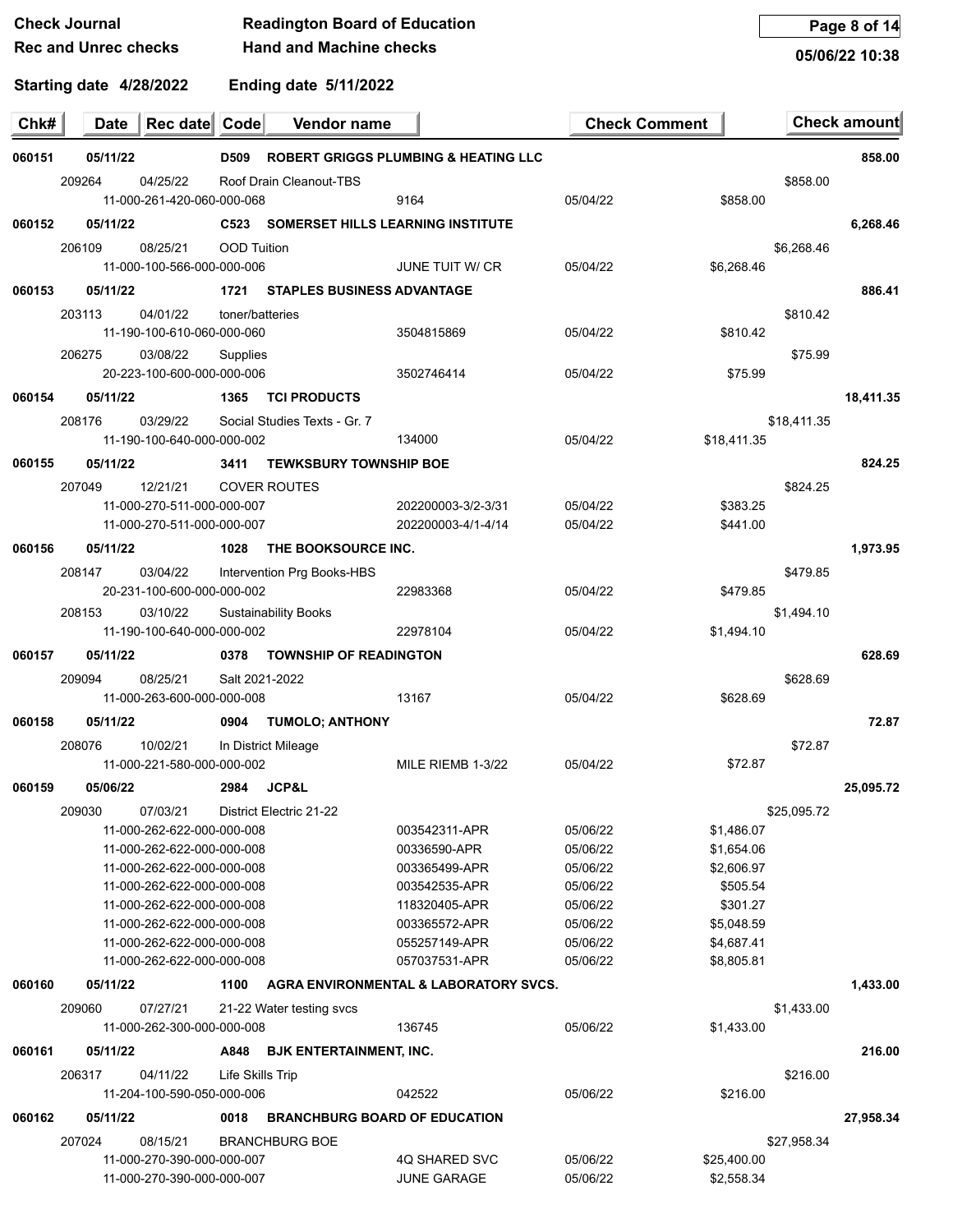| Check Journal               | <b>Readington Board of Education</b> |
|-----------------------------|--------------------------------------|
| <b>Rec and Unrec checks</b> | <b>Hand and Machine checks</b>       |

**Page 9 of 14**

**05/06/22 10:38**

| Chk#   | <b>Date</b> | Rec date Code              |             | Vendor name                            |                  | <b>Check Comment</b> |            |            | Check amount |
|--------|-------------|----------------------------|-------------|----------------------------------------|------------------|----------------------|------------|------------|--------------|
| 060163 | 05/11/22    |                            | 5106        | <b>DE LAGE LANDEN</b>                  |                  |                      |            |            | 4,150.00     |
|        | 200053      | 07/02/21                   |             | <b>District Copiers</b>                |                  |                      |            | \$4,150.00 |              |
|        |             | 11-000-219-592-000-000-006 |             |                                        | <b>MAY</b>       | 05/06/22             | \$295.84   |            |              |
|        |             | 11-000-221-590-000-000-002 |             |                                        | <b>MAY</b>       | 05/06/22             | \$44.87    |            |              |
|        |             | 11-000-223-590-000-000-002 |             |                                        | <b>MAY</b>       | 05/06/22             | \$44.87    |            |              |
|        |             | 11-000-230-590-000-000-000 |             |                                        | <b>MAY</b>       | 05/06/22             | \$154.24   |            |              |
|        |             | 11-000-240-590-030-000-030 |             |                                        | MAY              | 05/06/22             | \$192.79   |            |              |
|        |             | 11-000-240-590-060-000-060 |             |                                        | <b>MAY</b>       | 05/06/22             | \$137.59   |            |              |
|        |             | 11-000-240-590-070-000-070 |             |                                        | <b>MAY</b>       | 05/06/22             | \$137.59   |            |              |
|        |             | 11-000-251-590-000-000-000 |             |                                        | <b>MAY</b>       | 05/06/22             | \$140.93   |            |              |
|        |             | 11-190-100-590-030-000-030 |             |                                        | MAY              | 05/06/22             | \$627.76   |            |              |
|        |             | 11-190-100-590-050-000-050 |             |                                        | MAY              | 05/06/22             | \$1,108.63 |            |              |
|        |             | 11-190-100-590-060-000-060 |             |                                        | MAY              | 05/06/22             | \$612.25   |            |              |
|        |             | 11-190-100-590-070-000-070 |             |                                        | MAY              | 05/06/22             | \$652.64   |            |              |
| 060164 | 05/11/22    |                            | 1397        | <b>DISCOUNT SCHOOL SUPPLY</b>          |                  |                      |            |            | 1.941.12     |
|        | 206286      | 03/10/22                   | PS Supplies |                                        |                  |                      |            | \$1,941.12 |              |
|        |             | 20-223-100-600-000-000-006 |             |                                        | P41168620102     | 05/06/22             | \$1,502.94 |            |              |
|        |             | 20-223-100-600-000-000-006 |             |                                        | P41168620101     | 05/06/22             | \$438.18   |            |              |
| 060165 | 05/11/22    |                            | E450        | <b>GANNETT NJ NEWSPAPERS</b>           |                  |                      |            |            | 43.58        |
|        | 200082      | 07/02/21                   |             | Advertising 21-22                      |                  |                      |            | \$43.58    |              |
|        |             | 11-000-230-590-000-000-000 |             |                                        | 0005233001       | 05/06/22             | \$43.58    |            |              |
| 060166 | 05/11/22    |                            | 0710        | <b>HADEHART &amp; SONS</b>             |                  |                      |            |            | 438.72       |
|        | 207058      | 02/01/22                   |             | Open PO for Bus Parts                  |                  |                      |            | \$438.72   |              |
|        |             | 11-000-270-615-000-000-007 |             |                                        | X101017723:01    | 05/06/22             | \$438.72   |            |              |
|        |             |                            |             |                                        |                  |                      |            |            |              |
| 060167 | 05/11/22    |                            | J210        | <b>INTEGRATED SPEECH PATHOLOGY LLC</b> |                  |                      |            |            | 625.00       |
|        | 206315      | 04/26/22                   |             | <b>AAC Consultations</b>               |                  |                      |            | \$625.00   |              |
|        |             | 20-250-200-300-000-000-006 |             |                                        | 792              | 05/06/22             | \$220.00   |            |              |
|        |             | 20-250-200-300-000-000-006 |             |                                        | 779              | 05/06/22             | \$130.00   |            |              |
|        |             | 20-250-200-300-000-000-006 |             |                                        | 778              | 05/06/22             | \$275.00   |            |              |
| 060168 | 05/11/22    |                            | Q638        | <b>LITTERA EDUCATION INC.</b>          |                  |                      |            |            | 3,062.50     |
|        | 208098      | 12/17/21                   |             | <b>Tutoring Services</b>               |                  |                      |            | \$3,062.50 |              |
|        |             | 20-490-100-300-000-000-000 |             |                                        | 1085-APR         | 05/06/22             | \$3,062.50 |            |              |
| 060169 | 05/11/22    |                            |             | 0547 LO CALIO; DAWN                    |                  |                      |            |            | 13.92        |
|        | 206153      | 10/06/21                   |             |                                        |                  |                      |            | \$13.92    |              |
|        |             | 11-240-100-580-000-000-006 | Mileage     |                                        | <b>APR MILE</b>  | 05/06/22             | \$13.92    |            |              |
|        |             |                            |             |                                        |                  |                      |            |            |              |
| 060170 | 05/11/22    |                            | 0717        | <b>MARELLA, OTR; KELLI A.</b>          |                  |                      |            |            | 4,824.00     |
|        | 206014      | 07/06/21                   |             | SY OT Services                         |                  |                      |            | \$4,824.00 |              |
|        |             | 11-000-216-300-000-000-006 |             |                                        | APR OT SVCS      | 05/06/22             | \$4,824.00 |            |              |
| 060171 | 05/11/22    |                            | 1125        | <b>MECHANICAL PRESERVATION ASSN</b>    |                  |                      |            |            | 3,375.24     |
|        | 209268      | 04/21/22                   |             | <b>RMS Boiler Repairs</b>              |                  |                      |            | \$3,375.24 |              |
|        |             | 11-000-261-420-000-000-008 |             |                                        | 9856             | 05/06/22             | \$873.92   |            |              |
|        |             | 11-000-261-420-000-000-008 |             |                                        | 9857             | 05/06/22             | \$2,501.32 |            |              |
| 060172 | 05/11/22    |                            | 1501        | <b>NJ ADVANCE MEDIA</b>                |                  |                      |            |            | 434.97       |
|        | 200176      | 04/01/22                   |             | ADVERTISING 2022-2023 SY               |                  |                      |            | \$434.97   |              |
|        |             | 11-000-230-590-000-000-000 |             |                                        | 0010302190       | 05/06/22             | \$420.63   |            |              |
|        |             | 11-000-230-590-000-000-000 |             |                                        | 0010312460       | 05/06/22             | \$14.34    |            |              |
|        |             |                            |             |                                        |                  |                      |            |            |              |
| 060173 | 05/11/22    |                            | 5107        | <b>NJ AMERICAN WATER</b>               |                  |                      |            |            | 729.40       |
|        | 209032      | 07/03/21                   |             | Water Svc WHS 21-22                    |                  |                      |            | \$729.40   |              |
|        |             | 11-000-262-490-000-000-008 |             |                                        | 210020775662-APR | 05/06/22             | \$497.90   |            |              |
|        |             | 11-000-262-490-000-000-008 |             |                                        | 210020775594-APR | 05/06/22             | \$231.50   |            |              |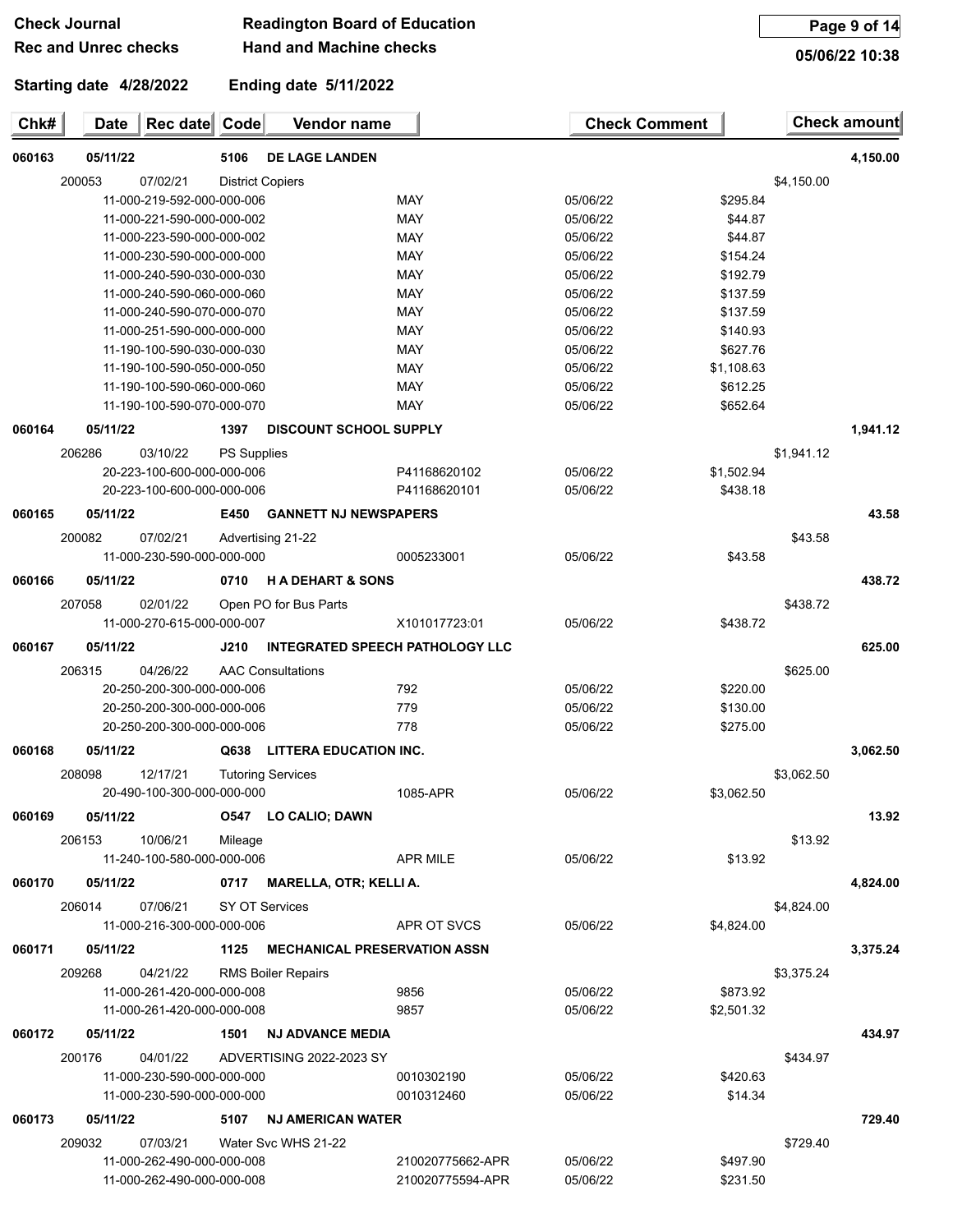**05/06/22 10:38**

**Starting date 4/28/2022**

**Ending date 5/11/2022**

|        | 200062                                       | 07/02/21                               |                  | Postage Machine Lease 21-22         |                                                   |          |            | \$494.43       |              |
|--------|----------------------------------------------|----------------------------------------|------------------|-------------------------------------|---------------------------------------------------|----------|------------|----------------|--------------|
|        |                                              | 11-000-230-530-000-000-000             |                  |                                     | 3315650269-4Q                                     | 05/06/22 | \$494.43   |                |              |
| 060175 | 05/11/22                                     |                                        |                  | 1210 ROBB; CAROLINE                 |                                                   |          |            |                | 146.93       |
|        | 206123                                       | 09/08/21                               |                  | Resource Supplies (Robb)            |                                                   |          |            | \$146.93       |              |
|        |                                              | 11-216-100-610-060-000-006             |                  |                                     | <b>EXP REIMB</b>                                  | 05/06/22 | \$146.93   |                |              |
| 060176 | 05/11/22                                     |                                        |                  | F069 ROJAS; ERROL                   |                                                   |          |            |                | 89.90        |
|        | 209273                                       | 04/01/22                               | Exp Reimb        |                                     |                                                   |          |            | \$89.90        |              |
|        |                                              | 11-000-291-290-000-000-100             |                  |                                     | <b>EXP REIMB</b>                                  | 05/06/22 | \$89.90    |                |              |
| 060177 | 05/11/22                                     |                                        |                  | <b>T861 SAFETY RAIL COMPANY LLC</b> |                                                   |          |            |                | 7,377.00     |
|        | 209256                                       | 04/12/22                               |                  | Safety Rails RMS, HBS, WHS          |                                                   |          |            | \$7,377.00     |              |
|        |                                              | 11-000-261-600-030-000-038             |                  |                                     | 29239                                             | 05/06/22 | \$3,040.40 |                |              |
|        |                                              | 11-000-261-600-050-000-058             |                  |                                     | 29239                                             | 05/06/22 | \$3,040.40 |                |              |
|        |                                              | 11-000-261-600-070-000-078             |                  |                                     | 29239                                             | 05/06/22 | \$1,296.20 |                |              |
| 060178 | 05/11/22                                     |                                        |                  | 1888 SCHOOL SPECIALTY, LLC          |                                                   |          |            |                | 324.35       |
|        | 203015                                       | 07/02/21                               |                  | Gr.2 Math supplies                  |                                                   |          |            | \$44.64        |              |
|        |                                              | 11-190-100-610-060-000-060             |                  |                                     | CR#80821018                                       | 05/06/22 | (\$50.37)  |                |              |
|        |                                              | 11-190-100-610-060-000-060             |                  |                                     | 208127597208                                      | 05/06/22 | \$95.01    |                |              |
|        | 206304                                       | 04/01/22                               |                  | Supplies (O'Neil)                   |                                                   |          |            | \$279.71       |              |
|        |                                              | 20-223-100-600-000-000-006             |                  |                                     | 208129837776                                      | 05/06/22 | \$279.71   |                |              |
| 060179 | 05/11/22                                     |                                        |                  | 0535 SCHWARZ; MARYBETH              |                                                   |          |            |                | 193.98       |
|        |                                              |                                        |                  |                                     |                                                   |          |            |                |              |
|        | 206259                                       | 02/11/22<br>11-213-100-610-050-000-006 |                  | Life Skills Supplies                | EXP REIMB 4/22                                    | 05/06/22 | \$193.98   | \$193.98       |              |
|        |                                              |                                        |                  |                                     |                                                   |          |            |                |              |
| 060180 | 05/11/22                                     |                                        |                  | S216 SETTEMBRINO ARCHITECTS         |                                                   |          |            |                | 59.70        |
|        | 200157                                       | 02/23/22                               |                  | <b>CURRICULUM OFFICE RENOVATION</b> |                                                   |          |            | \$59.70        |              |
|        |                                              | 12-000-400-334-000-000-000             |                  |                                     | 3600                                              | 05/06/22 | \$59.70    |                |              |
| 060181 | 05/11/22                                     |                                        |                  |                                     | <b>B456 SFCC STEPPING FORWARD COUNSELING CENT</b> |          |            |                | 1,125.00     |
|        | 04/01/22<br>206307<br>Home Instruc. Services |                                        |                  |                                     |                                                   |          |            | \$1,125.00     |              |
|        |                                              | 11-150-100-320-000-000-006             |                  |                                     | 28388                                             | 05/06/22 | \$1,125.00 |                |              |
| 060182 | 05/11/22                                     |                                        |                  | 1013 SOMERSET PATRIOTS              |                                                   |          |            |                | 411.00       |
|        | 206316                                       | 04/26/22                               | Life Skills Trip |                                     |                                                   |          |            | \$411.00       |              |
|        |                                              | 11-204-100-590-030-000-006             |                  |                                     | 132321                                            | 05/06/22 | \$134.90   |                |              |
|        |                                              | 11-204-100-590-050-000-006             |                  |                                     | 132321                                            | 05/06/22 | \$161.98   |                |              |
|        |                                              | 11-204-100-590-070-000-006             |                  |                                     | 132321                                            | 05/06/22 | \$114.12   |                |              |
| 060183 | 05/11/22                                     |                                        |                  | 0655 TBS CONTROLS LLC               |                                                   |          |            |                | 2,135.00     |
|        | 209269                                       | 04/18/22                               |                  | <b>HVAC Rpr HBS</b>                 |                                                   |          |            | \$2,135.00     |              |
|        |                                              | 11-000-261-420-030-000-038             |                  |                                     | 5453                                              | 05/06/22 | \$2,135.00 |                |              |
| 060184 | 05/11/22                                     |                                        |                  | A684 THERMAL SERVICE OF NJ INC.     |                                                   |          |            |                | 590.00       |
|        | 209112                                       | 09/20/21                               |                  | District HVAC repair                |                                                   |          |            | \$590.00       |              |
|        |                                              | 11-000-261-420-050-000-058             |                  |                                     | 144086                                            | 05/06/22 | \$375.00   |                |              |
|        |                                              | 11-000-261-420-060-000-068             |                  |                                     | 144109                                            | 05/06/22 | \$215.00   |                |              |
| 430728 | 04/30/22                                     |                                        | <b>PAY</b>       | Payroll                             |                                                   |          |            |                | 1,002,532.12 |
|        |                                              |                                        |                  |                                     |                                                   |          |            |                |              |
|        | 200001                                       | 07/02/21<br>11-000-213-101-030-000-106 |                  | Payroll 2021 - 2022                 | *2PR760                                           | 04/30/22 | \$3,484.25 | \$1,002,532.12 |              |
|        |                                              | 11-000-213-101-050-000-106             |                  |                                     | *2PR760                                           | 04/30/22 | \$6,783.50 |                |              |
|        |                                              | 11-000-213-101-060-000-106             |                  |                                     | *2PR760                                           | 04/30/22 | \$6,252.25 |                |              |
|        |                                              | 11-000-213-101-070-000-106             |                  |                                     | *2PR760                                           | 04/30/22 | \$3,204.25 |                |              |

11-000-216-101-030-000-106 \*2PR760 04/30/22 \$4,783.50 11-000-216-101-050-000-106 \*2PR760 04/30/22 \$3,764.25

**Chk# Date** Rec date Code Vendor name **Check Comment Check amount** 

**060174 05/11/22 0363 PITNEY BOWES 494.43**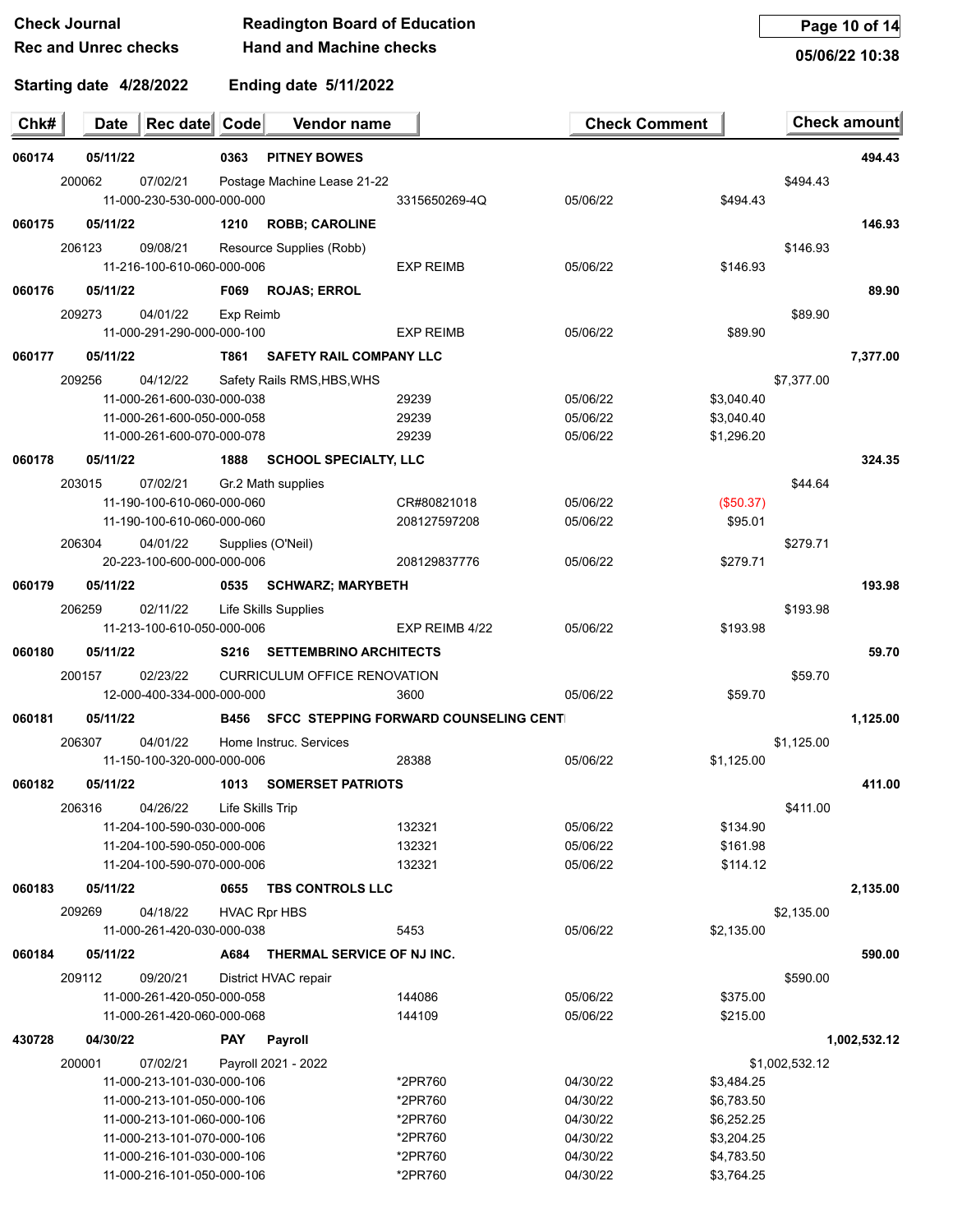# **Rec and Unrec checks**

## **Check Journal Readington Board of Education**

**Chk# Date** Rec date Code Vendor name **Check Comment Check amount** 

**Hand and Machine checks**

**Starting date 4/28/2022**

**Ending date 5/11/2022**

**05/06/22 10:38**

| 430728 | 04/30/22 |                            | <b>PAY</b> | Payroll             |         |          |                | 1,002,532.12 |
|--------|----------|----------------------------|------------|---------------------|---------|----------|----------------|--------------|
|        | 200001   | 07/02/21                   |            | Payroll 2021 - 2022 |         |          | \$1,002,532.12 |              |
|        |          | 11-000-216-101-060-000-106 |            |                     | *2PR760 | 04/30/22 | \$6,844.00     |              |
|        |          | 11-000-216-101-070-000-106 |            |                     | *2PR760 | 04/30/22 | \$3,404.25     |              |
|        |          | 11-000-216-110-000-000-106 |            |                     | *2PR760 | 04/30/22 | \$11,116.92    |              |
|        |          | 11-000-217-106-000-001-106 |            |                     | *2PR760 | 04/30/22 | \$170.00       |              |
|        |          | 11-000-217-106-030-000-106 |            |                     | *2PR760 | 04/30/22 | \$1,358.86     |              |
|        |          | 11-000-217-106-050-000-106 |            |                     | *2PR760 | 04/30/22 | \$4.057.75     |              |
|        |          | 11-000-217-106-060-000-106 |            |                     | *2PR760 | 04/30/22 | \$3,598.91     |              |
|        |          | 11-000-217-106-070-000-106 |            |                     | *2PR760 | 04/30/22 | \$2.421.24     |              |
|        |          | 11-000-218-104-030-000-102 |            |                     | *2PR760 | 04/30/22 | \$3,994.25     |              |
|        |          | 11-000-218-104-050-000-102 |            |                     | *2PR760 | 04/30/22 | \$12,551.75    |              |
|        |          | 11-000-218-104-060-000-102 |            |                     | *2PR760 | 04/30/22 | \$4.353.50     |              |

| 11-000-216-101-070-000-106 | *2PR760 | 04/30/22 | \$3,404.25  |  |
|----------------------------|---------|----------|-------------|--|
| 11-000-216-110-000-000-106 | *2PR760 | 04/30/22 | \$11,116.92 |  |
| 11-000-217-106-000-001-106 | *2PR760 | 04/30/22 | \$170.00    |  |
| 11-000-217-106-030-000-106 | *2PR760 | 04/30/22 | \$1,358.86  |  |
| 11-000-217-106-050-000-106 | *2PR760 | 04/30/22 | \$4,057.75  |  |
| 11-000-217-106-060-000-106 | *2PR760 | 04/30/22 | \$3,598.91  |  |
| 11-000-217-106-070-000-106 | *2PR760 | 04/30/22 | \$2,421.24  |  |
| 11-000-218-104-030-000-102 | *2PR760 | 04/30/22 | \$3,994.25  |  |
| 11-000-218-104-050-000-102 | *2PR760 | 04/30/22 | \$12,551.75 |  |
| 11-000-218-104-060-000-102 | *2PR760 | 04/30/22 | \$4,353.50  |  |
| 11-000-218-104-070-000-102 | *2PR760 | 04/30/22 | \$3,404.25  |  |
| 11-000-219-104-030-000-106 | *2PR760 | 04/30/22 | \$9,951.25  |  |
| 11-000-219-104-050-000-106 | *2PR760 | 04/30/22 | \$13,449.60 |  |
| 11-000-219-104-060-000-106 | *2PR760 | 04/30/22 | \$8,726.55  |  |
| 11-000-219-104-070-000-106 | *2PR760 | 04/30/22 | \$4,819.50  |  |
| 11-000-219-105-000-000-106 | *2PR760 | 04/30/22 | \$6,709.00  |  |
| 11-000-221-102-000-000-102 | *2PR760 | 04/30/22 | \$18,515.70 |  |
| 11-000-221-105-000-000-102 | *2PR760 | 04/30/22 | \$1,134.94  |  |
| 11-000-222-101-030-000-130 | *2PR760 | 04/30/22 | \$3,989.00  |  |
| 11-000-222-101-050-000-150 | *2PR760 | 04/30/22 | \$3,484.25  |  |
| 11-000-222-101-060-000-160 | *2PR760 | 04/30/22 | \$3,029.25  |  |
| 11-000-222-101-070-000-170 | *2PR760 | 04/30/22 | \$3,874.25  |  |
| 11-000-222-101-070-001-170 | *2PR760 | 04/30/22 | \$105.00    |  |
| 11-000-222-110-000-000-105 | *2PR760 | 04/30/22 | \$14,161.51 |  |
| 11-000-222-110-000-003-105 | *2PR760 | 04/30/22 | \$224.74    |  |
| 11-000-222-177-000-000-105 | *2PR760 | 04/30/22 | \$2,359.85  |  |
| 11-000-223-104-000-000-102 | *2PR760 | 04/30/22 | \$8,098.00  |  |
| 11-000-223-105-000-000-102 | *2PR760 | 04/30/22 | \$1,134.94  |  |
| 11-000-230-100-000-000-100 | *2PR760 | 04/30/22 | \$7,856.00  |  |
| 11-000-230-105-000-000-100 | *2PR760 | 04/30/22 | \$2,926.21  |  |
| 11-000-240-103-000-000-106 | *2PR760 | 04/30/22 | \$5,750.83  |  |
| 11-000-240-103-030-000-130 | *2PR760 | 04/30/22 | \$5,709.71  |  |
| 11-000-240-103-050-000-150 | *2PR760 | 04/30/22 | \$10,675.96 |  |
| 11-000-240-103-060-000-160 | *2PR760 | 04/30/22 | \$6,378.25  |  |
| 11-000-240-103-070-000-170 | *2PR760 | 04/30/22 | \$6,649.42  |  |
| 11-000-240-105-030-000-130 | *2PR760 | 04/30/22 | \$3,781.08  |  |
| 11-000-240-105-030-001-130 | *2PR760 | 04/30/22 | \$98.00     |  |
| 11-000-240-105-050-000-150 | *2PR760 | 04/30/22 | \$7,683.17  |  |
| 11-000-240-105-060-000-160 | *2PR760 | 04/30/22 | \$3,662.00  |  |
| 11-000-240-105-060-001-160 | *2PR760 | 04/30/22 | \$490.00    |  |
| 11-000-240-105-070-000-170 | *2PR760 | 04/30/22 | \$3,853.08  |  |
| 11-000-251-100-000-000-100 | *2PR760 | 04/30/22 | \$8,957.25  |  |
| 11-000-251-105-000-000-100 | *2PR760 | 04/30/22 | \$8,793.70  |  |
| 11-000-252-100-000-000-105 | *2PR760 | 04/30/22 | \$2,359.86  |  |
| 11-000-261-100-000-000-108 | *2PR760 | 04/30/22 | \$12,808.87 |  |
| 11-000-261-100-000-000-108 | *2PR759 | 04/30/22 |             |  |
| 11-000-262-100-000-000-108 | *2PR760 | 04/30/22 | \$8,450.34  |  |
| 11-000-262-100-000-003-108 | *2PR760 | 04/30/22 | \$1,295.84  |  |
| 11-000-262-100-000-004-108 | *2PR760 | 04/30/22 | \$787.50    |  |
| 11-000-263-100-000-000-108 | *2PR760 | 04/30/22 | \$2,160.87  |  |
| 11-000-263-100-000-003-108 | *2PR760 | 04/30/22 | \$305.05    |  |
| 11-000-270-160-000-000-107 | *2PR760 | 04/30/22 | \$26,881.97 |  |
|                            |         |          |             |  |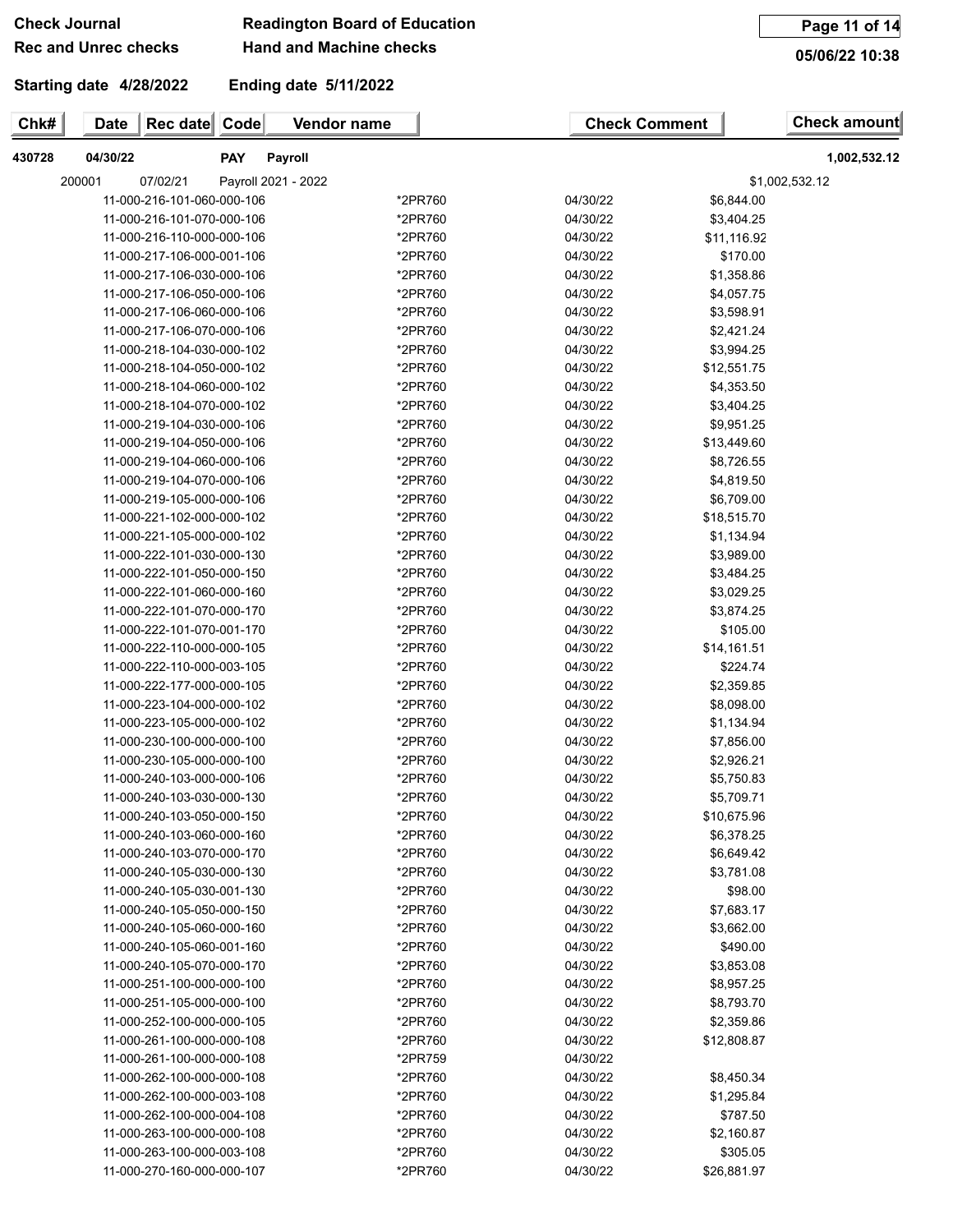# **Rec and Unrec checks**

## **Check Journal Readington Board of Education**

**Hand and Machine checks**

**Page 12 of 14**

**05/06/22 10:38**

**Starting date 4/28/2022**

**Ending date 5/11/2022**

| 430728 | 04/30/22                   | <b>PAY</b> | Payroll             |                       |          |              | 1,002,532.12   |
|--------|----------------------------|------------|---------------------|-----------------------|----------|--------------|----------------|
|        | 200001<br>07/02/21         |            | Payroll 2021 - 2022 |                       |          |              | \$1,002,532.12 |
|        | 11-000-270-161-000-000-107 |            |                     | *2PR760               | 04/30/22 | \$4,049.59   |                |
|        | 11-000-270-161-000-001-107 |            |                     | *2PR760               | 04/30/22 | \$59.50      |                |
|        | 11-000-270-162-000-000-107 |            |                     | *2PR760               | 04/30/22 | \$451.97     |                |
|        | 11-000-291-220-000-000-100 |            |                     | <b>BOE SHARE FICA</b> | 04/30/22 | \$17,426.96  |                |
|        | 11-000-291-249-000-000-100 |            |                     | DCRP employer-staff   | 04/30/22 | \$538.46     |                |
|        | 11-000-291-250-000-000-100 |            |                     | <b>BOE SHARE SUI</b>  | 04/30/22 | \$5,561.97   |                |
|        | 11-105-100-101-060-000-160 |            |                     | *2PR760               | 04/30/22 | \$3,789.00   |                |
|        | 11-105-100-101-060-001-160 |            |                     | *2PR760               | 04/30/22 | \$105.00     |                |
|        | 11-110-100-101-060-000-160 |            |                     | *2PR760               | 04/30/22 | \$13,966.50  |                |
|        | 11-110-100-101-060-001-160 |            |                     | *2PR760               | 04/30/22 | \$105.00     |                |
|        | 11-110-100-101-070-000-170 |            |                     | *2PR760               | 04/30/22 | \$18,324.75  |                |
|        | 11-110-100-101-070-001-170 |            |                     | *2PR760               | 04/30/22 | \$210.00     |                |
|        | 11-120-100-101-030-000-130 |            |                     | *2PR760               | 04/30/22 | \$94,891.40  |                |
|        | 11-120-100-101-030-001-130 |            |                     | *2PR760               | 04/30/22 | \$3,097.50   |                |
|        | 11-120-100-101-060-000-160 |            |                     | *2PR760               | 04/30/22 | \$59,522.35  |                |
|        | 11-120-100-101-060-001-160 |            |                     | *2PR760               | 04/30/22 | \$7,514.70   |                |
|        | 11-120-100-101-070-000-170 |            |                     | *2PR760               | 04/30/22 | \$64,029.38  |                |
|        | 11-120-100-101-070-000-170 |            |                     | *2PR761               | 04/30/22 |              |                |
|        | 11-120-100-101-070-001-170 |            |                     | *2PR760               | 04/30/22 | \$1,470.00   |                |
|        | 11-130-100-101-050-000-150 |            |                     | *2PR760               | 04/30/22 | \$146,748.95 |                |
|        | 11-130-100-101-050-001-150 |            |                     | *2PR760               | 04/30/22 | \$15,333.50  |                |
|        | 11-190-100-106-060-000-160 |            |                     | *2PR760               | 04/30/22 | \$1,959.56   |                |
|        | 11-190-100-106-070-000-170 |            |                     | *2PR760               | 04/30/22 | \$3,650.68   |                |
|        | 11-204-100-101-030-000-106 |            |                     | *2PR760               | 04/30/22 | \$3,709.00   |                |
|        | 11-204-100-101-030-001-106 |            |                     | *2PR760               | 04/30/22 | \$105.00     |                |
|        | 11-204-100-101-070-000-106 |            |                     | *2PR760               | 04/30/22 | \$4,108.75   |                |
|        | 11-204-100-106-030-000-106 |            |                     | *2PR760               | 04/30/22 | \$1,340.03   |                |
|        | 11-204-100-106-070-000-106 |            |                     | *2PR760               | 04/30/22 | \$2,355.94   |                |
|        | 11-209-100-101-000-000-106 |            |                     | *2PR760               | 04/30/22 | \$4,233.50   |                |
|        | 11-209-100-106-000-000-106 |            |                     | *2PR760               | 04/30/22 | \$1,270.62   |                |
|        | 11-213-100-101-000-001-106 |            |                     | *2PR760               | 04/30/22 | \$85.00      |                |
|        | 11-213-100-101-030-000-106 |            |                     | *2PR760               | 04/30/22 | \$21,526.00  |                |
|        | 11-213-100-101-030-001-106 |            |                     | *2PR760               | 04/30/22 | \$3,098.70   |                |
|        | 11-213-100-101-050-000-106 |            |                     | *2PR760               | 04/30/22 | \$52,980.00  |                |
|        | 11-213-100-101-050-001-106 |            |                     | *2PR760               | 04/30/22 | \$420.00     |                |
|        | 11-213-100-101-060-000-106 |            |                     | *2PR760               | 04/30/22 | \$12,861.12  |                |
|        | 11-213-100-101-060-001-106 |            |                     | *2PR760               | 04/30/22 | \$210.00     |                |
|        | 11-213-100-101-070-000-106 |            |                     | *2PR760               | 04/30/22 | \$12,950.25  |                |
|        | 11-213-100-101-070-001-106 |            |                     | *2PR760               | 04/30/22 | \$105.00     |                |
|        | 11-213-100-106-030-000-106 |            |                     | *2PR760               | 04/30/22 | \$3,366.15   |                |
|        | 11-213-100-106-030-001-106 |            |                     | *2PR760               | 04/30/22 | \$85.00      |                |
|        | 11-213-100-106-050-000-106 |            |                     | *2PR760               | 04/30/22 | \$7,139.59   |                |
|        | 11-213-100-106-060-000-106 |            |                     | *2PR760               | 04/30/22 | \$2,456.53   |                |
|        | 11-213-100-106-070-000-106 |            |                     | *2PR760               | 04/30/22 | \$5,218.96   |                |
|        | 11-214-100-101-030-000-106 |            |                     | *2PR760               | 04/30/22 | \$3,135.50   |                |
|        | 11-214-100-101-050-000-106 |            |                     | *2PR760               | 04/30/22 | \$3,659.25   |                |
|        | 11-214-100-101-070-000-106 |            |                     | *2PR760               | 04/30/22 | \$3,135.50   |                |
|        | 11-214-100-101-070-001-106 |            |                     | *2PR760               | 04/30/22 | \$105.00     |                |
|        | 11-214-100-106-030-000-106 |            |                     | *2PR760               | 04/30/22 | \$1,235.33   |                |
|        | 11-214-100-106-070-000-106 |            |                     | *2PR760               | 04/30/22 | \$3,494.21   |                |
|        | 11-215-100-101-060-000-106 |            |                     | *2PR760               | 04/30/22 | \$1,497.38   |                |
|        | 11-215-100-106-060-000-106 |            |                     | *2PR760               | 04/30/22 | \$1,135.32   |                |
|        | 11-216-100-101-000-001-106 |            |                     | *2PR760               | 04/30/22 | \$85.00      |                |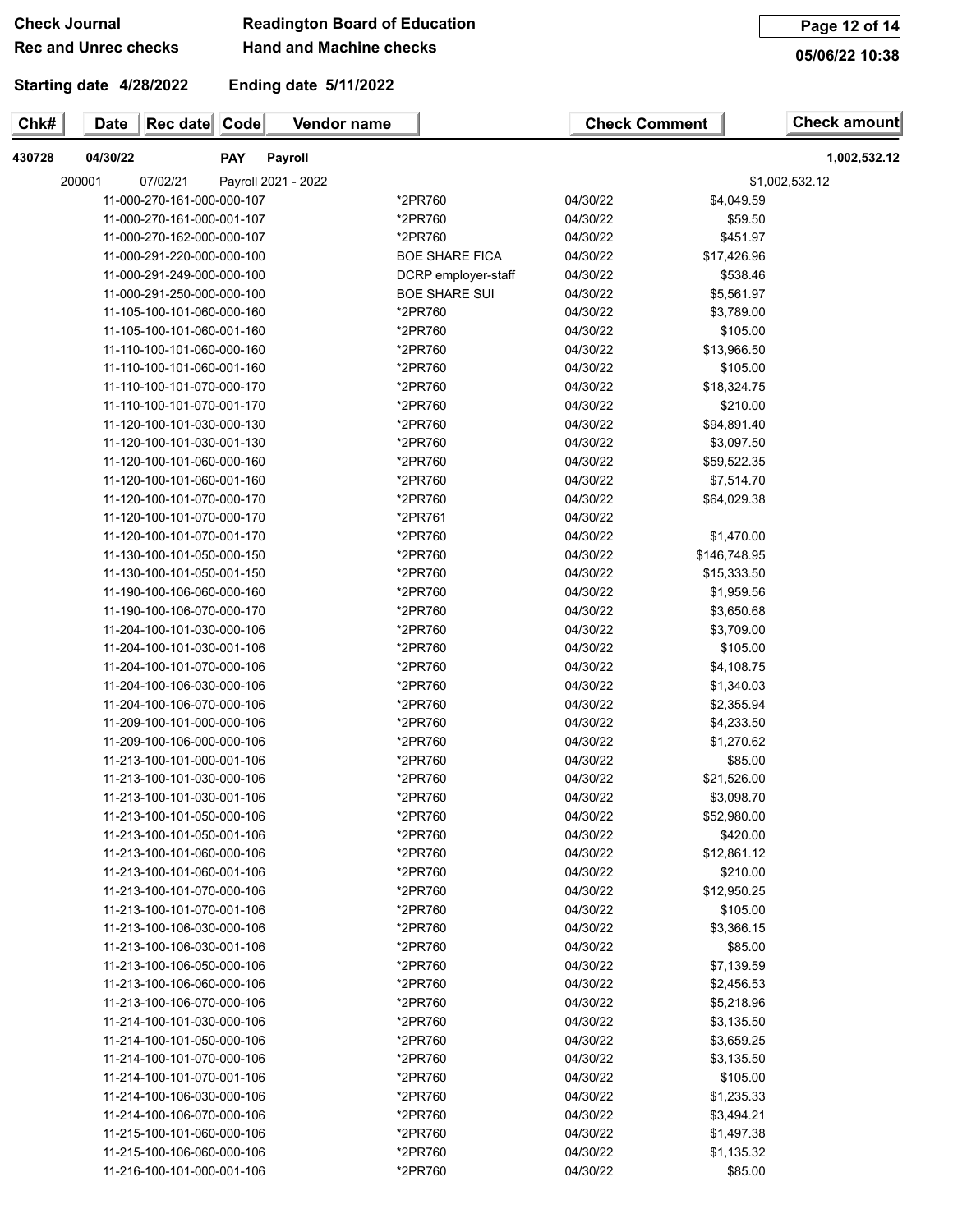| <b>Check Journal</b>        | <b>Readington Board of Education</b> |
|-----------------------------|--------------------------------------|
| <b>Rec and Unrec checks</b> | <b>Hand and Machine checks</b>       |

**Page 13 of 14**

**05/06/22 10:38**

## **Starting date 4/28/2022**

**Ending date 5/11/2022**

| Chk#   | <b>Date</b><br>Rec date                   | Code<br>Vendor name               |                       | <b>Check Comment</b>     |             | Check amount   |
|--------|-------------------------------------------|-----------------------------------|-----------------------|--------------------------|-------------|----------------|
| 430728 | 04/30/22                                  | <b>PAY</b><br>Payroll             |                       |                          |             | 1,002,532.12   |
|        | 200001<br>07/02/21                        | Payroll 2021 - 2022               |                       |                          |             | \$1,002,532.12 |
|        |                                           | 11-216-100-101-060-000-106        | *2PR760               | 04/30/22                 | \$4,498.00  |                |
|        |                                           | 11-216-100-101-060-001-106        | *2PR760               | 04/30/22                 | \$425.00    |                |
|        |                                           | 11-216-100-106-000-000-106        | *2PR760               | 04/30/22                 | \$6,517.23  |                |
|        |                                           | 11-230-100-101-030-000-130        | *2PR760               | 04/30/22                 | \$3,764.25  |                |
|        |                                           | 11-230-100-101-050-000-150        | *2PR760               | 04/30/22                 | \$12,591.50 |                |
|        |                                           | 11-230-100-101-050-001-150        | *2PR760               | 04/30/22                 | \$315.00    |                |
|        |                                           | 11-230-100-101-060-000-160        | *2PR760               | 04/30/22                 | \$8,331.42  |                |
|        |                                           | 11-230-100-101-070-000-170        | *2PR760               | 04/30/22                 | \$8,831.50  |                |
|        |                                           | 11-240-100-101-000-000-106        | *2PR760               | 04/30/22                 | \$6,350.33  |                |
|        |                                           | 11-401-100-100-050-004-150        | *2PR760               | 04/30/22                 | \$250.00    |                |
|        |                                           | 20-483-100-100-000-000-000        | *2PR760               | 04/30/22                 | \$1,059.50  |                |
|        |                                           | 60-910-310-107-000-000-108        | *2PR760               | 04/30/22                 | \$1,897.52  |                |
|        |                                           | 60-910-310-220-000-000-100        | <b>CAFE FICA/MEDI</b> | 04/30/22                 | \$145.16    |                |
|        |                                           | 60-910-310-250-000-000-100        | <b>CAFE SUI</b>       | 04/30/22                 | \$11.39     |                |
| 430729 | H<br>04/30/22                             | <b>STATE OF NJ FICA</b><br>0806   |                       | <b>STATE FICA PR 760</b> |             | 53,991.92      |
|        | 2J0054<br>04/30/22                        | Db 10-141 / Cr 10-101             |                       |                          |             | \$53,991.92    |
|        | $10-02 -$<br>$\sim$ 100 $\sim$ 100 $\sim$ |                                   |                       | 04/30/22                 | \$53,991.92 |                |
| 803233 | 04/29/22                                  | <b>CODG</b> Court Officer Deguilo |                       |                          |             | 261.30         |
|        | 200230<br>03/16/22                        | <b>Garnishment of Wages</b>       |                       |                          |             | \$261.30       |
|        | 90-000-291-205-000-216-000                |                                   | PR 760                | 04/29/22                 | \$261.30    |                |
| 803234 | 04/29/22                                  | <b>SHOE</b> Shoemaker; Donald     |                       |                          |             | 77.64          |
|        |                                           |                                   |                       |                          |             |                |

200229 03/16/22 Garnishment of Wages \$77.64 90-000-291-205-000-216-000 760 04/29/22 \$77.64

**803235 04/29/22 PRU Prudential Insurance Co of America 1,695.57** 2\*PRU 07/01/21 AGENCY \$1,695.57 90-000-291-210-000-232-000 May Coverage 760 04/29/22 \$1,695.57

**803236 04/29/22 NYLI NEW YORK LIFE INSURANCE 2,751.08** 2\*NYLI 07/02/21 AGENCY \$2,751.08 90-000-291-211-000-235-000 NYLI March 04/29/22 \$2,751.08